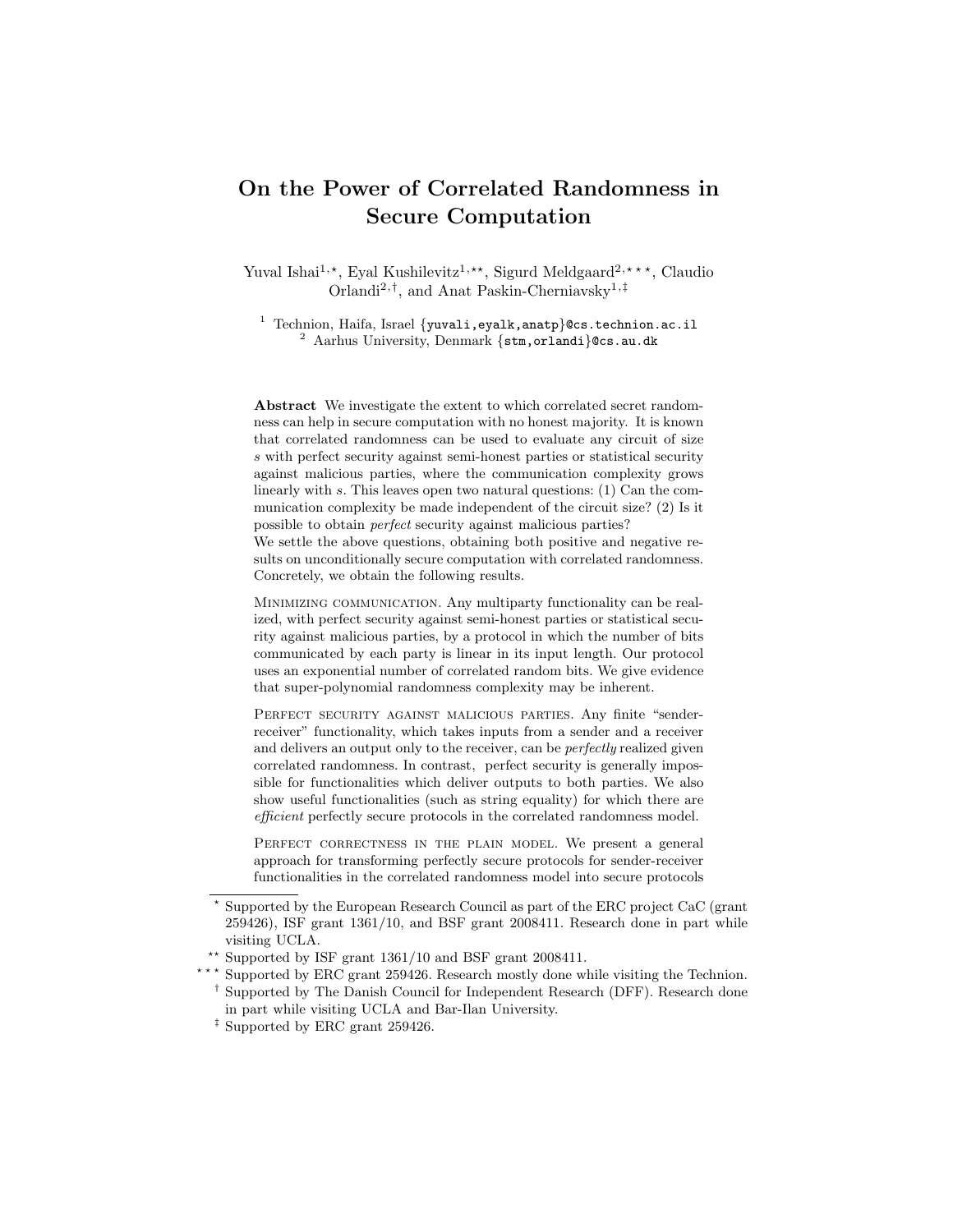in the plain model which offer perfect correctness against a malicious sender. This should be contrasted with the impossibility of perfectly sound zero-knowledge proofs.

## 1 Introduction

Secure computation is a fundamental problem that has been extensively studied since the 1980s, originating from the seminal works of [\[35,](#page-16-0)[20,](#page-15-0)[6,](#page-15-1)[11\]](#page-15-2). In this paper, we study the power of *correlated randomness* in secure two-party computation and multiparty computation with no honest majority. That is, we consider secure computation with a randomness distribution phase which takes place before the inputs are known. In this phase the parties receive a sample from a predetermined joint distribution. While each party only receives its own random string from this sample, these random strings are correlated as specified by the joint distribution.

From a theoretical point of view, the correlated randomness model is interesting because it can be used to circumvent impossibility results for the plain model such as the impossibility of information-theoretic security, analogously to the use of shared secret randomness for encryption. This model can also be of practical relevance, as it can be instantiated in the following ways:

- MPC with preprocessing. It is often the case that parties can use idle time before they have any input to run a secure "offline protocol" for generating and storing correlated randomness. This correlated randomness is later consumed by an "online protocol" which is executed once the inputs become available. This paradigm for MPC is particularly useful when it is important that the outputs are known shortly after the inputs are (i.e., for low-latency computation). Note that if the online protocol is unconditionally secure, then it has the potential efficiency advantage of not requiring any "cryptographic" operations. If the online protocol is perfectly secure, then it has the additional potential advantage of a finite complexity that does not grow with a statistical security parameter. From here on we will refer to MPC with correlated randomness also as *MPC with preprocessing*.
- Commodity-based MPC. In the setting of commodity-based cryptography [\[4\]](#page-15-3), the parties can "purchase" correlated randomness from one or more external servers. Security in this model is guaranteed as long as at most  $t$ of the servers are corrupted, for some specified threshold  $t$ , where corrupted servers may potentially collude with the parties. In contrast to the obvious solutions of employing a server as a trusted party or running an MPC protocol among the servers, the servers are only used during an offline phase before the inputs are known, and do not need to be aware of the existence of each other.
- Honest-majority MPC. Recent large-scale practical uses of MPC [\[10,](#page-15-4)[9\]](#page-15-5) employed three servers and assumed that at most one of these servers is corrupted by a semi-honest adversary. Protocols in the correlated randomness model can be translated into protocols in this 3-server model by simply letting one server generate the correlated randomness for the other two.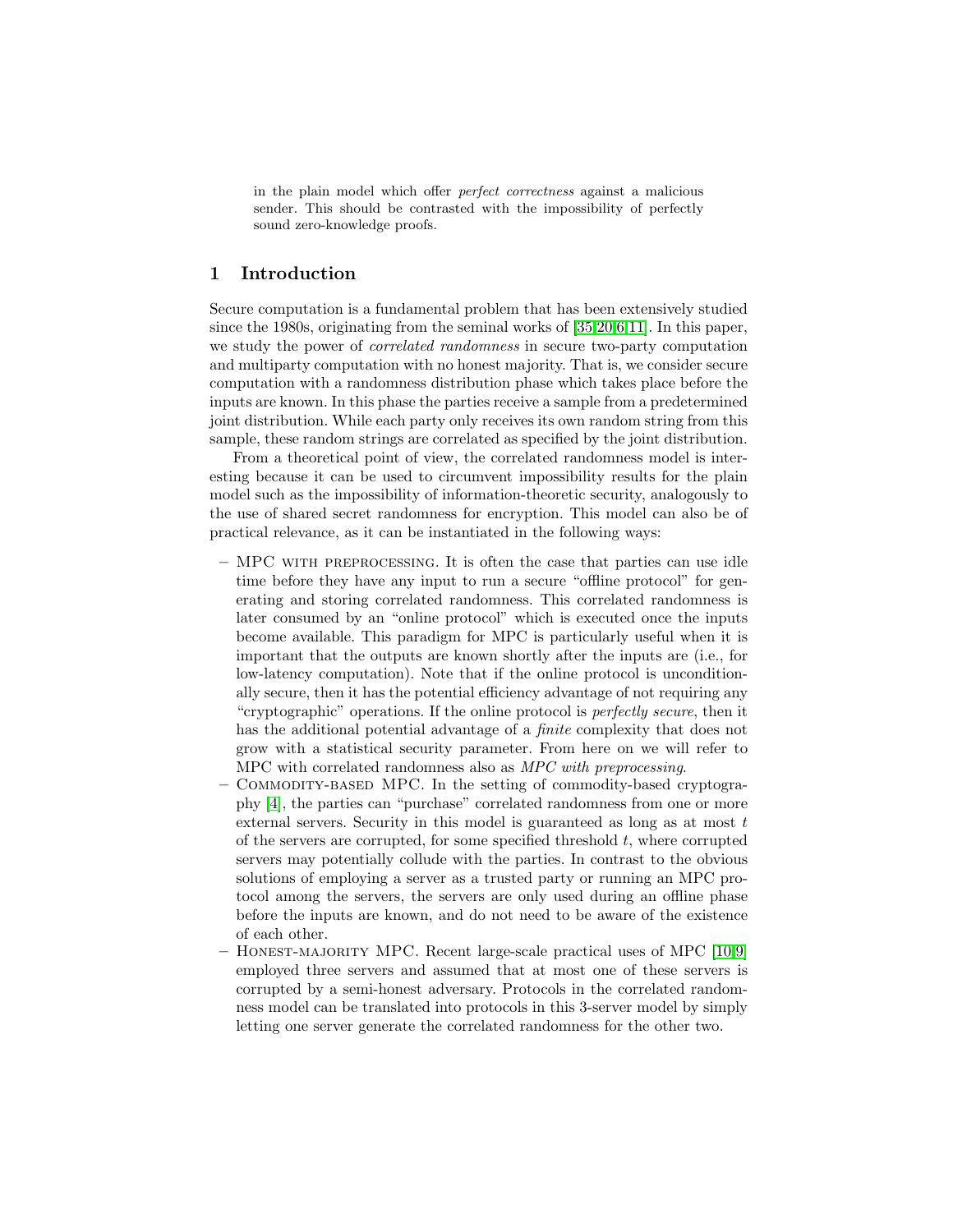A prime example of a cryptographic task that can benefit from having access to correlated randomness is oblivious transfer (OT) [\[30,](#page-16-1)[16\]](#page-15-6). Beaver [\[3\]](#page-15-7) shows that having access to the inputs and outputs of a random instance of OT can be used to realize OT on any inputs with unconditional security. This, together with the fact that OT is complete for secure computation [\[24,](#page-16-2)[22\]](#page-16-3), shows that every functionality can be securely computed given access to an appropriate source of correlated randomness and no additional assumptions.

While the OT protocol from [\[3\]](#page-15-7) has both *perfect security* and *optimal com*munication complexity, the protocols obtained using the compilers of [\[24,](#page-16-2)[22\]](#page-16-3) only achieve statistical security and their communication complexity grows linearly with the *circuit size* of the functionality. The same holds for more recent unconditionally secure MPC protocols in the preprocessing model [\[7,](#page-15-8)[13\]](#page-15-9). This leaves open the following natural questions:

Question 1. What is the communication complexity of unconditionally secure computation in the preprocessing model? Can the communication be made independent of the circuit size?

Question 2. Are there general protocols in the preprocessing model that achieve perfect security against malicious parties?

While the first question is clearly motivated by the goal of (theoretical and practical) efficiency, we argue that this is also the case for the second question. Consider a scenario where two parties wish to securely evaluate a functionality  $f(x, y)$  where x and y are taken from small input domains. Viewing the input size as constant, it can be shown that the asymptotic complexity of any statistically secure protocol with simulation error of  $2^{-\sigma}$  must grow (at least) linearly with  $\sigma$ , whereas any perfectly secure protocol has constant complexity. Finally, the question of perfect security is conceptually interesting, as there are very few examples of perfectly secure cryptographic protocols with security against malicious parties.

Our Results: We essentially settle the above questions, obtaining both positive and negative results on unconditionally secure computation with correlated randomness. In doing so, we present a number of efficient protocols that can be useful in practice, especially when securely computing (many instances of) "unstructured" functions on small input domains. Concretely, we obtain the following results.

Communication complexity. We show that any multiparty functionality can be realized, with perfect security against semi-honest parties or statistical security against malicious parties, by a protocol in which the number of bits communicated by each party is linear in its input length. A disadvantage of our protocols is that their storage complexity (i.e., the number of bits each party receives during preprocessing) grows exponentially with the input length. We give evidence that this disadvantage is inherent even when the honest parties are computationally unbounded. Concretely, if every two-party functionality had a protocol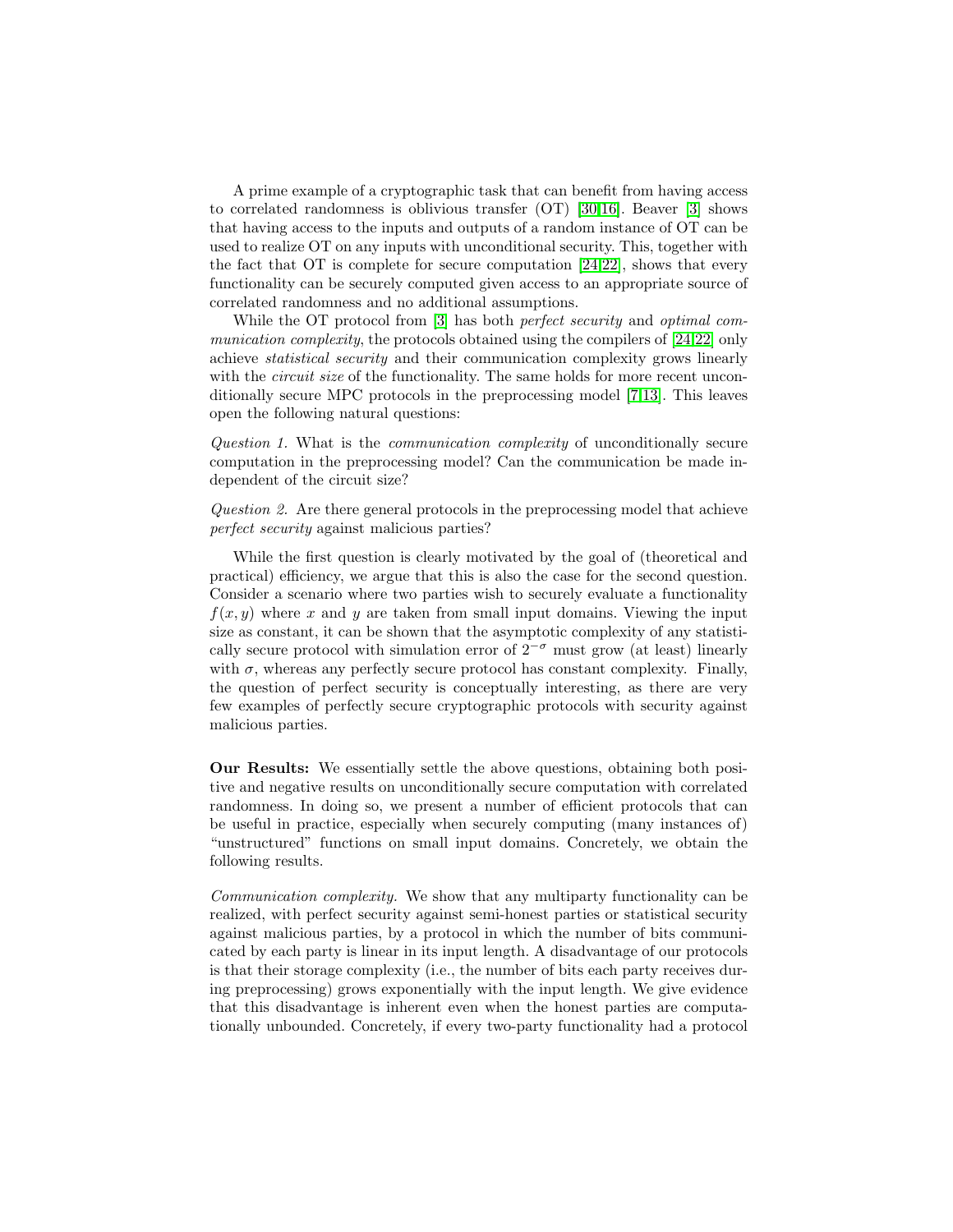with polynomial storage complexity, this would imply an unexpected answer to a longstanding open question on the complexity of information-theoretic private information retrieval [\[12\]](#page-15-10) (see Theorem [14\)](#page-19-0).

We also prove a separation between the communication pattern required by unconditionally secure MPC in the preprocessing model and the communication with no security requirement. Concretely, for most functionalities (even ones with a short output) it is essential that the communication by each party grows linearly with its input length. In contrast, without security requirements it is always possible to make the communication by one of the parties comparable to the length of the output, independently of the input length. The same is true in the computational model of security under standard cryptographic assumptions. Concretely, such a communication pattern is possible either without preprocessing using fully homomorphic encryption [\[19\]](#page-15-11), or with preprocessing by using garbled circuits [\[34\]](#page-16-4) (provided that the inputs are chosen independently of the correlated randomness [\[5\]](#page-15-12)).

Perfect security. We show that any "sender-receiver" functionality, which takes inputs from both parties and delivers an output only to the receiver, can be perfectly realized in the preprocessing model. In contrast, we show that perfect security is generally impossible for functionalities which deliver outputs to both parties, even for non-reactive functionalities and even if one settles for "security with abort" without fairness (Thm. [4\)](#page-12-0). A similar impossibility result for bit commitment (a reactive functionality) was obtained in [\[8\]](#page-15-13).

The communication and storage complexity of our perfectly secure protocols are comparable to those of the statistical protocols, except for eliminating the dependence on a security parameter. In particular, the storage complexity grows exponentially with the bit-length of the inputs. We present storage-efficient protocols for several natural functionalities, including string equality (see Section [1.2](#page-5-0) below), set intersection, and inner product (Appendix [A\)](#page-16-5). Our positive results for general functionalities are summarized in Table [1,](#page-3-0) and for specific senderreceiver functionalities in Table [2.](#page-4-0)

| Protocol  | Communication                                               | Storage                         |                  | Parties Security    |
|-----------|-------------------------------------------------------------|---------------------------------|------------------|---------------------|
| [20,3]    | O(s)                                                        | O(s)                            | k <sub>i</sub>   | perfect, passive    |
| $[24,22]$ | $O(s) + \text{poly}(\sigma)$ $ O(s) + \text{poly}(\sigma) $ |                                 | $\boldsymbol{k}$ | statistical, active |
| Theorem 1 | O(n)                                                        | O(2 <sup>n</sup> m)             | $\kappa$         | perfect, passive    |
| Theorem 2 | $O(n+\sigma)$                                               | $\left O(2^n(m+\sigma))\right $ | $\boldsymbol{k}$ | statistical, active |
| Theorem 3 | O(n)                                                        | $O(2^n(m+n))$                   | $\overline{2}$   | perfect, active     |

<span id="page-3-0"></span>Table 1. Comparison of our positive results with previous work: s is the size of a boolean circuit computing the functionality,  $n$  is the length of the inputs,  $m$  is the output length, and  $\sigma$  is a statistical security parameter. In the asymptotic complexity expressions, the number of parties  $k$  is viewed as constant. The protocol of Theorem [3](#page-8-2) applies only to sender-receiver two-party functionalities.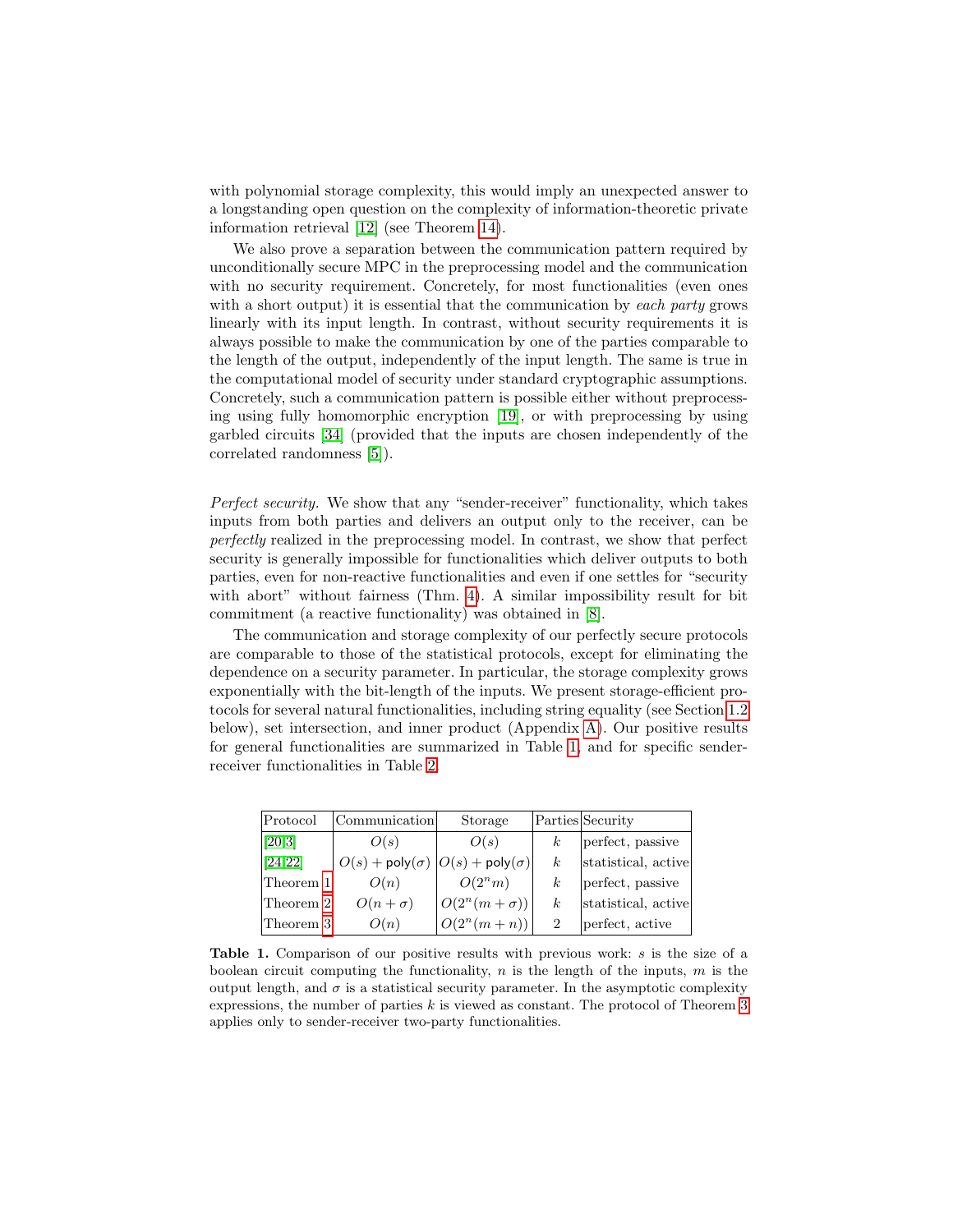| $ $ Protocol $ f $                | Communication Storage                  |           | Computation Security |                                                                                                           |
|-----------------------------------|----------------------------------------|-----------|----------------------|-----------------------------------------------------------------------------------------------------------|
| Sec. 1.2 $ x = y 2 x $            |                                        | O( x )    | poly( x )            | perfect, active                                                                                           |
|                                   | Thm. 7 $ x \cap y $ $ poly( x ) +  y $ | poly( x ) | $\exp( x ,  y )$     | perfect, active                                                                                           |
|                                   |                                        |           |                      | Thm. 7 $ x \cap y $ $ poly( x , k) +  y   poly( x , \sigma) poly( x ,  y , \sigma) )$ statistical, active |
| Thm. 8 $\langle x, y \rangle$ 2 x |                                        | O( x )    |                      | $ $ superpoly $( x )$   perfect, active                                                                   |

<span id="page-4-0"></span>Table 2. Sender-receiver protocols for specific tasks. Two variants of set intersection are given: a perfectly secure with exponential computation, and a statistically secure with efficient computation.

Perfect correctness in the plain model. We present a somewhat unexpected application of our positive results in the preprocessing model to security in the plain model. Consider the goal of securely evaluating a sender-receiver functionality  $f$ . We say that a protocol for f is *perfectly correct* if the effect of any (unbounded) malicious sender strategy on the honest receiver's output can be perfectly simulated, via some distribution over the sender's inputs, in an ideal evaluation of f. For example, consider the string equality functionality  $f(x, y)$  which receives an *n*-bit string from each party, and delivers 1 to the receiver if  $x = y$  and 0 otherwise. A perfectly correct protocol for f should guarantee, for instance, that if the honest receiver picks its input at random, then the receiver should output 1 with exactly  $2^{-n}$  probability, no matter which strategy the sender uses.

The impossibility of perfectly sound zero-knowledge proofs (which carries over to the preprocessing model, see Theorem [15\)](#page-19-1) shows that perfect correctness cannot always be achieved when the honest parties are required to be efficient. We complement this by a positive result which applies to *all* functionalities on a small input domain as well as some natural functionalities on a large input domain (like string equality). Our result is based on a general approach for transforming perfectly secure protocols for sender-receiver functionalities in the preprocessing model into (computationally) secure protocols in the plain model which additionally offer perfect correctness against a malicious sender.

To summarize, we have the following lower bounds:

- We show limits to what functionalities can be implemented perfectly. Theorem [4](#page-12-0) shows that not all two-party functionalities have protocols with perfect security and abort. This is generalized in Theorem [9](#page-18-1) to show a function that requires  $\Omega(\log \frac{1}{\epsilon})$  communication to compute with  $\epsilon$ -security.
- We lower bound the amount of communication that a secure protocol for a non-trivial functionality must use. Theorem [11](#page-19-2) for the perfect case and Theorems [12,](#page-19-3) [13](#page-19-4) for the statistical case show that for general functionalities the communication complexity of our protocols is optimal. Another generalization (Theorem [10\)](#page-19-5) shows that the negative results extends to the case of expected round complexity.
- We show that superpolynomial preprocessing is needed in general. Theorem [14](#page-19-0) explains that improving on the preprocessing needed for sender-receiver functionalities will imply a breakthrough in information theoretic PIR.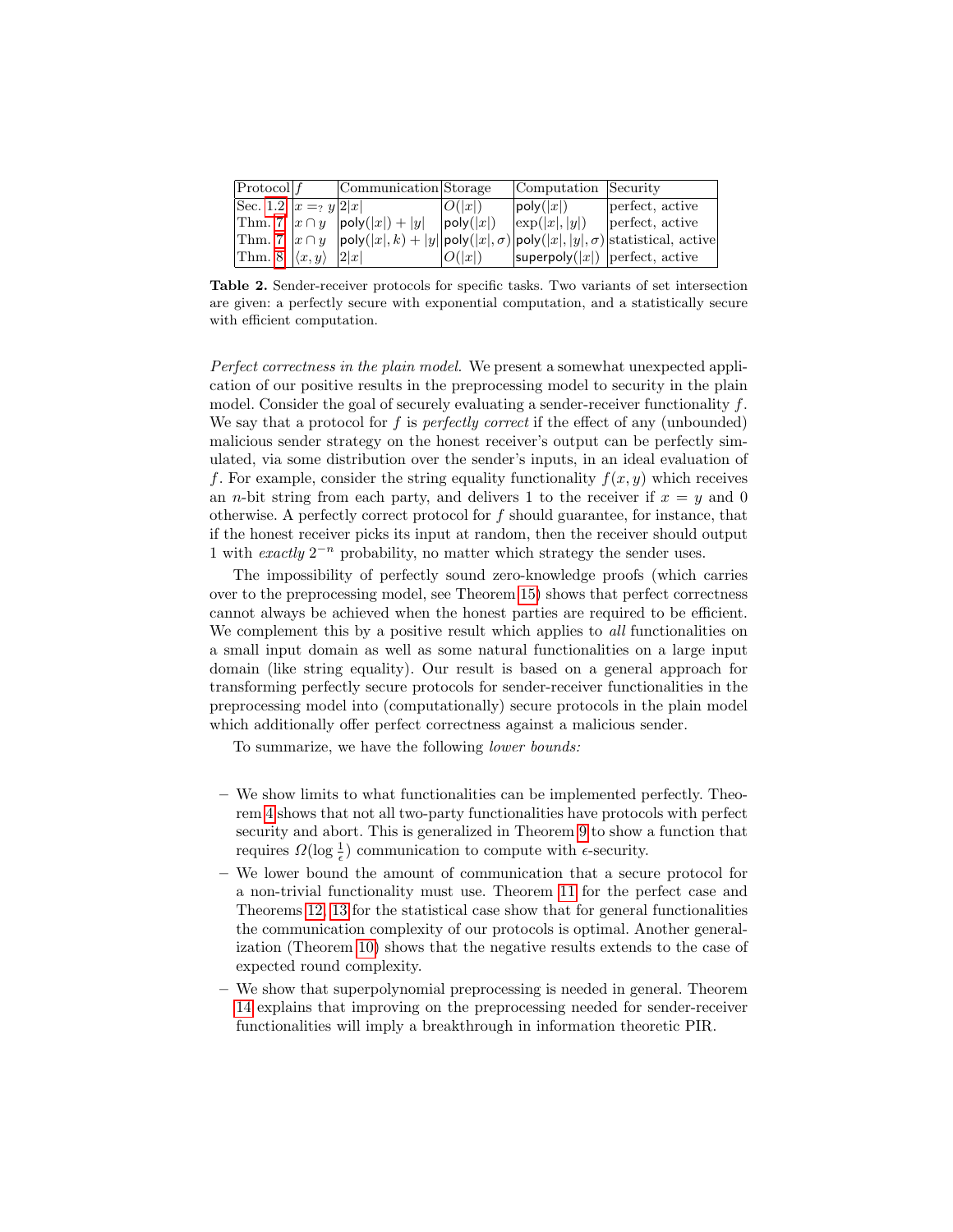On the positive side, we show in Theorem [5](#page-14-0) and [6](#page-14-1) how to use perfectly secure sender-receiver protocols in the preprocessing model to implement perfectly correct protocols in the plain model (if the preprocessing is small enough).

## 1.1 Related Work

Beaver [\[3\]](#page-15-7) showed that OT can be realized with perfect security given preprocessing. Later Beaver [\[4\]](#page-15-3) generalized the above to the commodity-based model, a setting where there are multiple servers providing precomputed randomness, only a majority of which are honest (in the full version, we describe a general approach for applying our results in the commodity-based model). Beaver also notes that perfect security is not possible in general because commitment cannot be realized perfectly, and a proof of this appeared in [\[8\]](#page-15-13). However, the question was left open for standard (non-reactive) functionalities.

Since OT can be precomputed [\[3\]](#page-15-7) and as it is complete for secure computation [\[24\]](#page-16-2), it is possible to compute any function with statistical security. The result of [\[22\]](#page-16-3) improves the asymptotical complexity of [\[24\]](#page-16-2), while [\[2,](#page-15-14)[7,](#page-15-8)[27\]](#page-16-7) offer efficient statistically secure protocols in the preprocessing model for arithmetic and Boolean circuits respectively. A recent result [\[14\]](#page-15-15) shows that this can be done with no overhead during the online phase by giving a protocol with optimal communication complexity for the case of "generic preprocessing" (i.e., the preprocessing does not depend on the function to be evaluated – only on its size). Our results achieve better online communication complexity as we do not rely on a circuit representation.

A protocol for computing secret shares of the inner product against malicious adversaries was proposed in [\[15\]](#page-15-16). In Appendix [A,](#page-16-5) we give a protocol for computing the inner product where one party learns the output. In the setting of malicious corruptions, it is not trivial to reconstruct the results from the shares, and therefore our protocol takes a substantially different approach than [\[15\]](#page-15-16).

In [\[32\]](#page-16-8), a perfectly secure protocol for oblivious polynomial evaluation in the preprocessing model is presented. [\[32\]](#page-16-8) also presents a protocol for equality which is claimed to be perfectly secure but it is however not perfectly secure according to the standard simulation-based definition — see Section [1.2](#page-5-0) below for a perfectly secure protocol for equality.

The type of correlated randomness needed for realizing multiparty computation with unconditional security in the presence of an honest majority is studied in [\[17](#page-15-17)[,18\]](#page-15-18). Statistically secure commitment protocol from correlated randomness are constructed in [\[31\]](#page-16-9). Finally [\[33\]](#page-16-10) gives linear lower bounds on the storage complexity of secure computation with correlated randomness.

## <span id="page-5-0"></span>1.2 Warmup: Equality Test

To introduce some of the notation and the techniques that we use later to prove more general results, we describe the simple protocol in Figure [1](#page-6-0) for equality testing in the preprocessing model.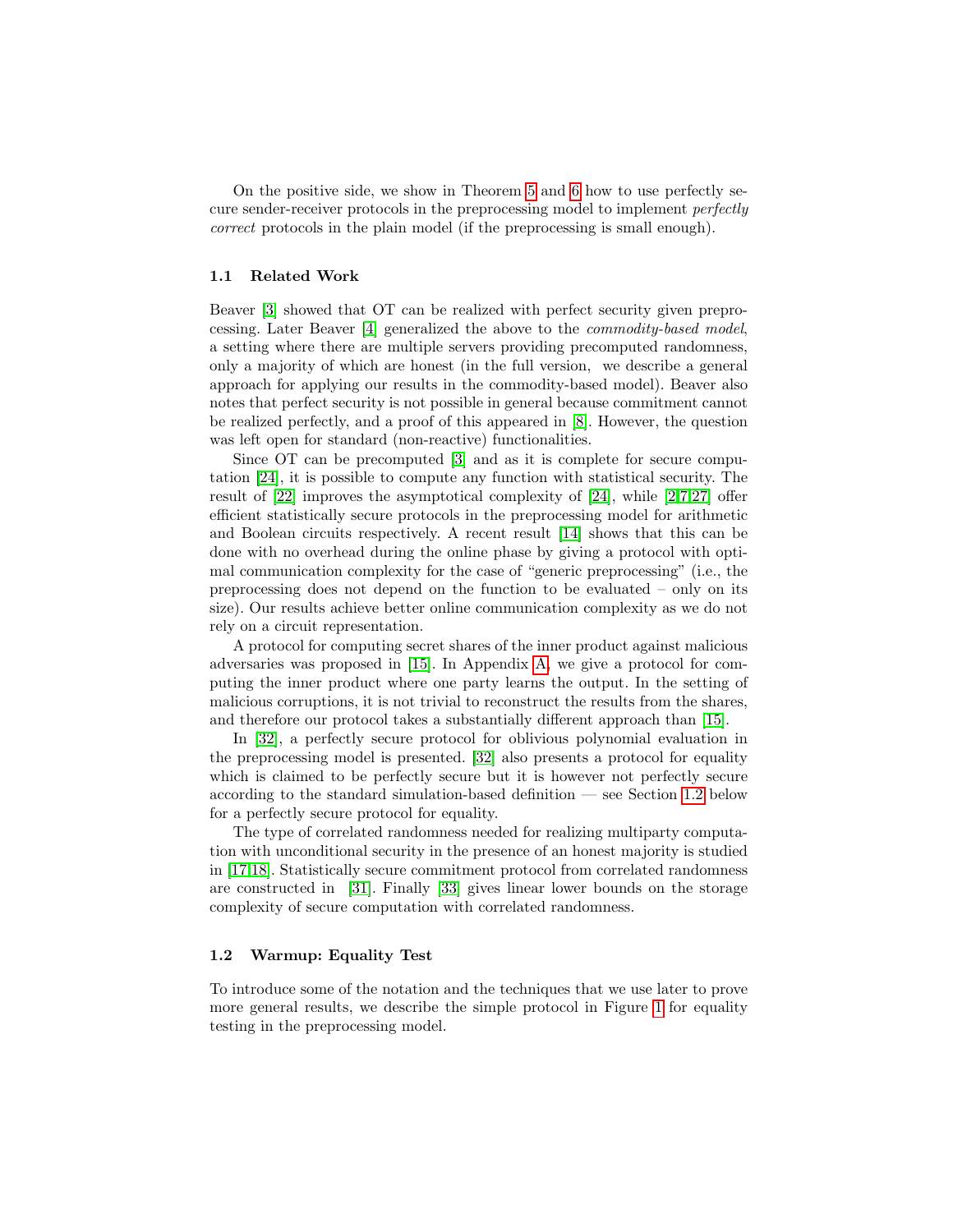Functionality:

– The receiver has input  $x \in X$ , the sender input  $y \in X$ ;

- The receiver learns 1 if  $x = y$  or 0 otherwise. The sender learns nothing; Preprocessing:
	- 1. Sample a random 2-wise independent permutation  $P: X \rightarrow X$ , and a random string  $r \in_R X$ . Compute  $s = P(r)$ ;
	- 2. The preprocessing outputs  $(r, s)$  to the receiver and P to the sender;

Protocol:

- 1. The receiver computes  $u = x + r$  and sends to sender;
- 2. The sender computes  $v = P(u y)$  and sends to the receiver;
- 3. The receiver outputs 1 if  $v = s$ , and 0 otherwise;

<span id="page-6-0"></span>Figure 1. A perfectly secure protocol for equality with preprocessing.

We consider at the *sender-receiver* version of the functionality, where only the receiver gets output from the protocol. In this setting, we have a receiver and a sender holding respectively  $x, y$  in some group X. At the end of the protocol, the receiver learns whether  $x = y$  or not. The protocol achieves perfect security against malicious adversaries and it is optimal in terms of communication complexity. Correctness follows from  $v = P(u - y) = P(r + x - y)$ , and this is equal to s iff  $x = y$ .

One can prove that the protocol is perfectly secure by a simulation argument: The simulator has access to all preprocessed information. In case of a corrupted sender, the simulator proceeds as follows: the simulator sends a random u to the adversary and, when the adversary replies v, the simulator computes  $y =$  $u-P^{-1}(v)$  and inputs it to the ideal functionality. In case of a corrupted *receiver*, the simulator extracts the input string  $x$  (using  $u, r$ ) and inputs it to the ideal functionality for equality. If the ideal functionality outputs 1, the simulator sends  $v = s$  to the corrupted receiver, but if it outputs 0, the simulator chooses  $v \in_R X$ such that  $v \neq s$ . This simulation is perfect, as the adversary's view of the protocol is distributed identically both in the real execution and in the simulation. Note that it is enough for  $P$  to be drawn from a family of pairwise independent permutations, since the receiver only learns the permutation at two indices.

The protocol is also UC-secure (the simulation is straight line) and is adaptively secure. This is the case for all the protocols presented in this work.

# <span id="page-6-1"></span>2 Preliminaries

*Notation.* Let [n] denote the set  $\{1, 2, ..., n\}$ . We use  $Z^{X \times Y}$  to denote the set of matrices over  $Z$  whose rows are labeled by the elements of  $X$  and whose columns are labeled by the elements of Y .

Computational model. We assume perfect uniform sampling from  $[m]$ , for any positive integer m, as an atomic computational step.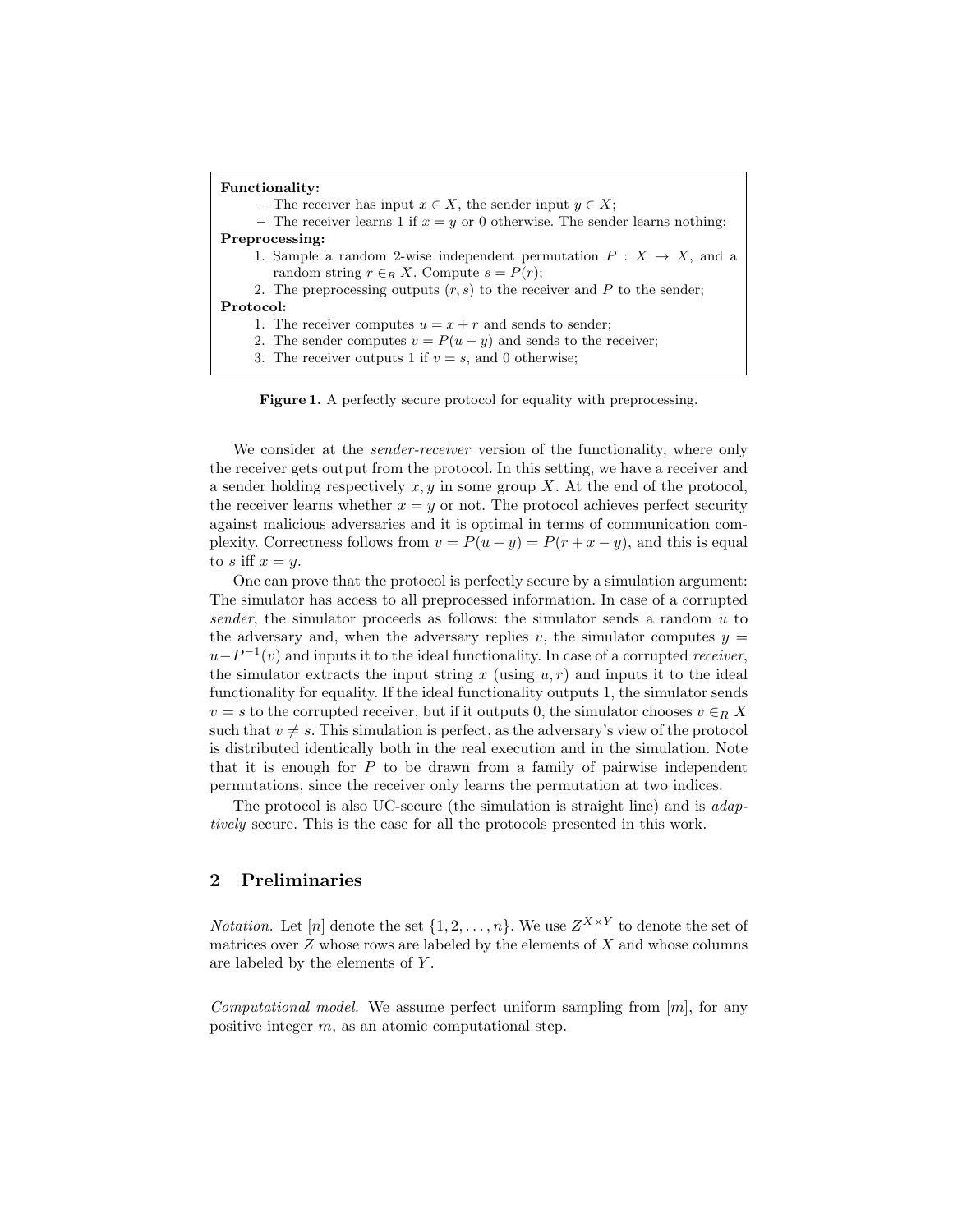*Network model.* We consider protocols involving *n* parties, denoted  $P_1, \ldots, P_n$ . The parties communicate over synchronous, secure and authenticated point-topoint channels. In some constructions we also use a broadcast channel. We note that, in the preprocessing model, all these channels can be implemented with unconditional security over insecure point-to-point channels. Specifically, secure channels can be perfectly implemented in the preprocessing model using a onetime pad, authentication (with statistical security) using a one-time message authentication code (MAC), and broadcast (with statistical security) using the protocol of [\[29\]](#page-16-11).

Functionalities. We consider non-reactive secure computation tasks, defined by a deterministic or randomized functionality  $f: X_1 \times \ldots \times X_n \to Z_1 \times \ldots \times Z_n$ . The functionality specifies a mapping from  $n$  inputs to  $n$  outputs which the parties want to compute. We will often consider a special class of two-party functionalities referred to as sender-receiver functionalities. A sender-receiver functionality  $f: X \times Y \to Z$  gets an input x from  $P_1$  (the *receiver*), an input y from  $P_2$  (the *sender*) and delivers the output z only to the receiver.

Protocols with preprocessing. An n-party protocol can be formally defined by a next message function. This function, on input  $(i, x_i, r_i, j, m)$ , specifies an *n*-tuple of messages sent by party  $P_i$  in round j, when  $x_i$  is its inputs,  $r_i$  is its randomness and  $m$  describes the messages it received in previous rounds. (If a broadcast channel is used, the next message function also outputs the message broadcasted by  $P_i$  in Round j.) The next message function may also instruct  $P_i$  to terminate the protocol, in which case it also specifies the output of  $P_i$ . In the *preprocessing* model, the specification of a protocol also includes a joint distribution  $\mathcal D$  over  $R_1 \times R_2 \dots \times R_n$ , where the  $R_i$ 's are finite randomness domains. This distribution is used for sampling correlated random inputs  $(r_1, \ldots, r_n)$  which the parties receive before the beginning of the protocol (in particular, the preprocessing is independent of the inputs). The next message function, in this case, may also depend on the private random input  $r_i$  received by  $P_i$  from  $D$ . We assume that for every possible choice of inputs and random inputs, all parties eventually terminate.

Security definition. We work in the standard ideal-world/real-world simulation paradigm. Our positive results hold for the strongest possible security model, namely UC-security with adaptive corruptions, while our negative results hold for the weaker model of standalone security against static corruptions. We consider both semi-honest (passive) corruptions and malicious (active) corruptions. Using the standard terminology of secure computation, the preprocessing model can be thought of as a hybrid model where the parties have a one-time access to an ideal randomized functionality  $\mathcal D$  (with no inputs) providing them with correlated, private random inputs  $r_i$ . We consider by default full security (with guaranteed output delivery) for sender-receiver functionalities, and security with abort for general functionalities. We mainly focus on the cases of statistical or perfect security, though some of our results refer to computational security as well. We will sometimes refer separately to *correctness* and *privacy* – the former considers only the effect of the adversary on the outputs and the latter considers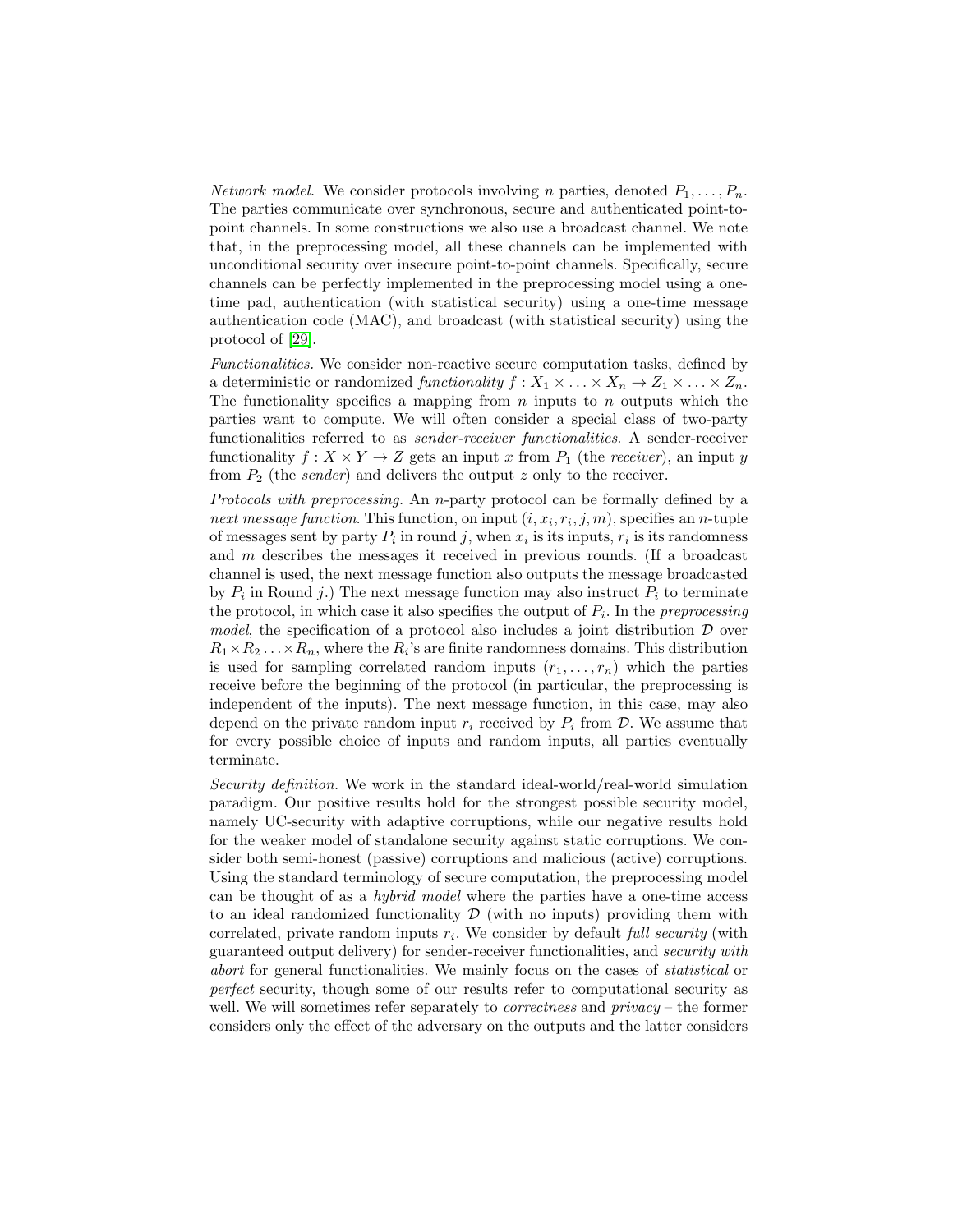only the view of the adversary. The full security definition is omitted for lack of space.

## 3 Optimal Communication For General Functionalities

In this section, we settle the communication complexity of MPC in the preprocessing model. For simplicity, we restrict the attention to non-reactive functionalities, but the results of this section apply also to reactive functionalities.

## 3.1 Upper Bounds on Communication Complexity

The following is a summary of our upper bounds. These will follow from the Claims [1,](#page-9-0) [2](#page-10-0) and [3](#page-11-0) (some of which are in later sections) and by inspection of the protocols.

<span id="page-8-0"></span>**Theorem 1.** For any n-party functionality  $f: X_1 \times \ldots \times X_n \to Z_1 \times \ldots \times Z_n$  $Z_n$ , there is a protocol  $\pi$  which realizes f, in the preprocessing model, and has the following features against semi-honest parties: (1)  $\pi$  is perfectly secure; (2) It uses two rounds of communication; (3) Let  $\alpha = \sum_{i \in [n]} \log |X_i|$  be the total input length. Then, the total communication complexity is  $O(\alpha)$  and the storage complexity is  $O(\alpha 2^{\alpha})$ .

<span id="page-8-1"></span>**Theorem 2.** For any n-party functionality  $f: X_1 \times \ldots \times X_n \to Z_1 \times \ldots \times Z_n$ and  $\epsilon > 0$ , there is a protocol  $\pi$  which realizes f, in the preprocessing model against a malicious adversary, such that: (1)  $\pi$  is statistically e-secure with abort;  $(2)$  It uses two rounds of communication (given broadcast);  $(3)$  The total communication complexity is  $O(\alpha + n \log 1/\epsilon)$  and the storage complexity is  $O(2^{\alpha} \cdot (\alpha + n \log 1/\epsilon))$ , where  $\alpha$  being the total input length, as above.

<span id="page-8-2"></span>**Theorem 3.** For any 2-party sender-receiver functionality  $f : X \times Y \to Z$ , there is a protocol  $\pi$  which realizes f, in the preprocessing model against a malicious adversary, such that:  $(1)$   $\pi$  is perfectly secure;  $(2)$  It uses two rounds of communication; (3) The total communication complexity is  $\log |X| + \log |Y|$  and the storage complexity is  $O(|X| \cdot |Y| \cdot \log |Y|)$ .

## 3.2 Semi-Honest Two-Party Protocol, via One-Time Truth Table

For the sake of exposition, we focus on protocols where both parties  $P_1, P_2$ receive the same output  $f(x, y) \in Z$ , for some function  $f: X \times Y \to Z$ . We view  $X, Y$  and  $Z$  as groups and use additive notation for the group operation, i.e.,  $(X, +), (Y, +), (Z, +).$ 

In Figure [2](#page-9-1) we present a simple protocol that is secure against a semi-honest adversary if the parties have access to a preprocessing functionality dealing correlated randomness. The protocol has communication complexity  $\log |X| + \log |Y| +$  $2\log|Z|$ . A protocol with communication complexity  $\log|X| + \log|Y| + \log|Z|$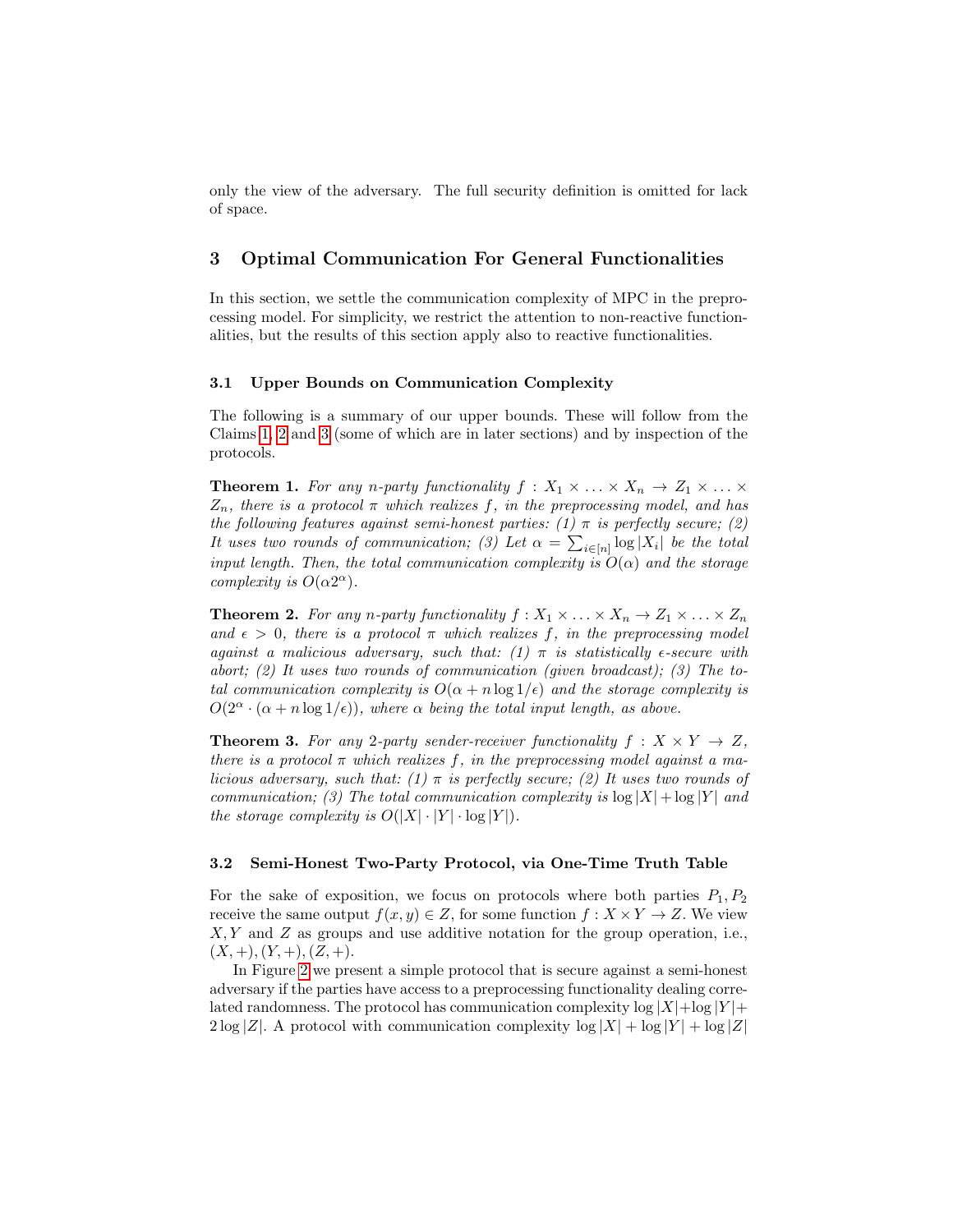follows from the protocol in Section [4.](#page-11-1)[3](#page-9-2) We start by presenting this slightly less efficient protocol here, as this protocol is easier to generalize for security against malicious parties and for the multiparty case (see Figure [3](#page-11-2) and the full version).

The protocol uses one-time truth tables (OTTT). Intuitively, OTTT can be seen as the one-time pad of secure function evaluation. The parties hold shares of a permuted truth-table, and each party knows also the permutation that was used for its input. In the two-party case, the truth-table can be seen as a matrix, where one party knows the permutation of the rows and the other knows the permutation of the columns. In fact, given that every truth table will be only used once, a random cyclic-shift can be used instead of a random permutation.

Functionality:  $-P_1$  has input  $x \in X$ ,  $P_2$  has input  $y \in Y$ . – Both parties learn  $z = f(x, y)$ . Preprocessing: 1. Sample random  $r \in X$ ,  $s \in Y$  and let A be the permuted truth table; i.e.,  $A_{x+r,y+s} = f(x, y)$ ; 2. Sample a random matrix  $M^1 \in Z^{X \times Y}$  and let  $M^2 = A - M^1$ ; 3. Output  $(M^1, r)$  to  $P_1$  and  $(M^2, s)$  to  $P_2$ ; Protocol: 1.  $P_1$  sends  $u = x + r$  to  $P_2$ ; 2.  $P_2$  sends  $v = y + s$  and  $z_2 = M_{u,v}^2$  to  $P_1$ ; 3.  $P_1$  sends to  $P_2$  the value  $z_1 = M_{u,v}^1$ ; 4. Both parties output  $z = z_1 + z_2$ ;

<span id="page-9-1"></span>Figure 2. Semi-Honest Secure Protocol using One-Time Truth Table

<span id="page-9-0"></span>**Claim 1.** The protocol in Figure [2](#page-9-1) securely computes  $f$  with perfect security against semi-honest corruptions.

Proof. When both parties are honest, the protocol indeed outputs the correct value:

$$
z = z_1 + z_2 = M_{u,v}^1 + M_{u,v}^2 = A_{u,v} = A_{x+r,y+s} = f(x,y).
$$

Security against semi-honest parties can be argued as follows: the view of  $P_2$  can be simulated by choosing a random  $u \in X$  and defining  $z_1 = z - M_{u,v}^2$ . The view of  $P_1$  can be simulated by choosing a random  $v \in Y$  and defining  $z_2 = z - M_{u,v}^1$ . As both in the simulation and in the real protocol the values  $u, v, z_1, z_2$  are distributed uniformly at random in the corresponding domains, the protocol achieves perfect security.

<span id="page-9-2"></span><sup>&</sup>lt;sup>3</sup> The protocol of Section [4](#page-11-1) has complexity  $\log |X| + \log |Y|$  but only one party gets output; however, in the semi-honest case, this party may simply transfer the output  $(\log |Z|)$  bits) to the other party.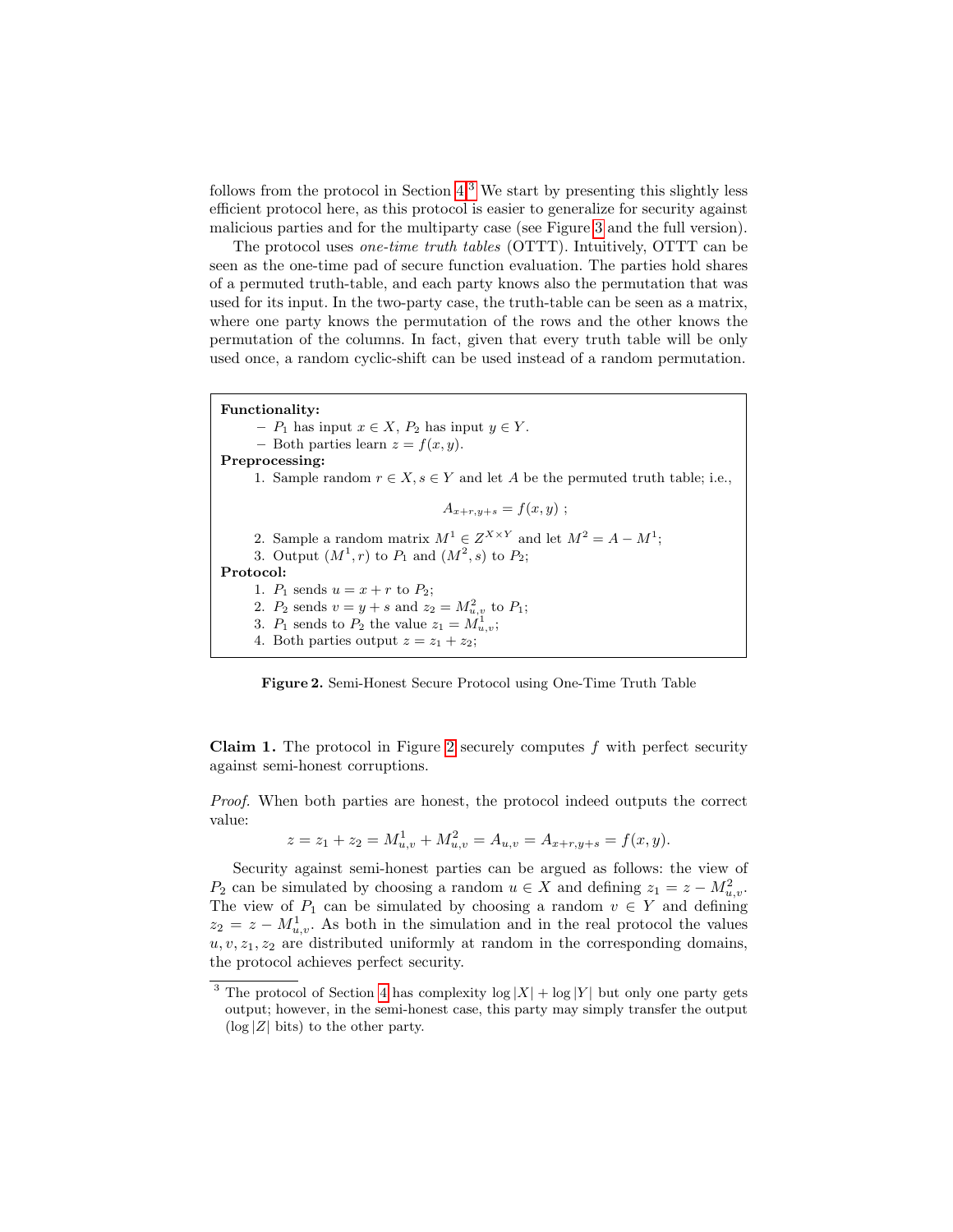## 3.3 One-Time Truth Tables with Malicious Security

The above protocol is only secure against semi-honest adversaries, as a malicious party  $P_i$  could misreport its output share  $z_i$  and therefore change the output distribution. To fix this problem, we will enhance the OTTT protocol using information theoretic message authentication codes (MAC): the preprocessing phase will output keys for a one-time MAC to both parties, and will add shares of these MACs to the truth table. The resulting protocol is only statistically secure as an adversary will always have a (negligibly small) probability to output a fake share  $z_i$  together with a valid MAC. As we will see later (Section [4.1\)](#page-12-1), this is inherent; i.e., it is impossible to securely compute every function with perfect security, even in the preprocessing model.

Definition 1 (One-Time MAC). A pair of efficient algorithms (Tag, Ver) is a one-time  $\epsilon$ -secure message authentication code scheme (MAC), with key space K and MAC space M, if  $\mathsf{Ver}_k(m,\mathsf{Tag}_k(m)) = 1$  with probability 1 and for every (possibly unbounded) adversary A:

 $\Pr[k \leftarrow \mathcal{K}, m \leftarrow \mathcal{A}, (m', t') \leftarrow \mathcal{A}(m, \mathsf{Tag}_k(m)) : \mathsf{Ver}_k(m', t') = 1 \land m \neq m'] \; < \; \epsilon \; .$ 

The MAC can be instantiated with the standard " $am + b$ " construction: Let F be a finite field of size  $|\mathbb{F}| > \epsilon^{-1}$ , and let  $k = (a, b) \in \mathbb{F}^2$ . To compute a MAC tag, let  $\textsf{Tag}_k(m) = am + b$  and for verification compute  $\textsf{Ver}_k(m, t) = 1$ iff  $t = am + b$ . Without loss of generality, the range of f, the function to be computed, is  $Z = \mathbb{F}$ . <sup>[4](#page-10-1)</sup> For the purpose of this application, we will write the MAC space  $\mathcal M$  as an additive group  $(\mathcal M, +)$ .

MAC enhanced OTTT: In Figure [3,](#page-11-2) the protocol for general two-party computation in the preprocessing model using OTTT is presented. Note that, as all the MAC signatures are secret-shared and only one is reconstructed, we can use the same MAC key for all the entries in the matrix. We assume, for notational simplicity, that both parties obtain the same output  $z$ ; the general case may be handled similarly.

<span id="page-10-0"></span>**Claim 2.** The protocol in Figure [3](#page-11-2) computes f with  $\epsilon$ -security against a malicious adversary.

The proof of this claim is pretty straightforward and is therefore deferred to the full version of this paper. In the full version we also show how this protocol can be generalized to  $n$  parties. The main issue here is to have all the honest parties to output the same value (in particular, if one honest party outputs  $\perp$  then all honest parties must output  $\perp$ ). This is done using unanimously identifiable commitments from [\[21](#page-16-12)[,28\]](#page-16-13).

In the full version, we also prove negative results which complement the above positive results (see also Appendix [B\)](#page-18-2). In particular, we show that the communication complexity of the above protocols is optimal (for non-trivial functions) and give evidence that the exponential storage complexity (or randomness complexity) is inherent.

<span id="page-10-1"></span><sup>&</sup>lt;sup>4</sup> Note that we still only need  $\log_2 |\text{Im}(f)|$  bits to encode the output of the function.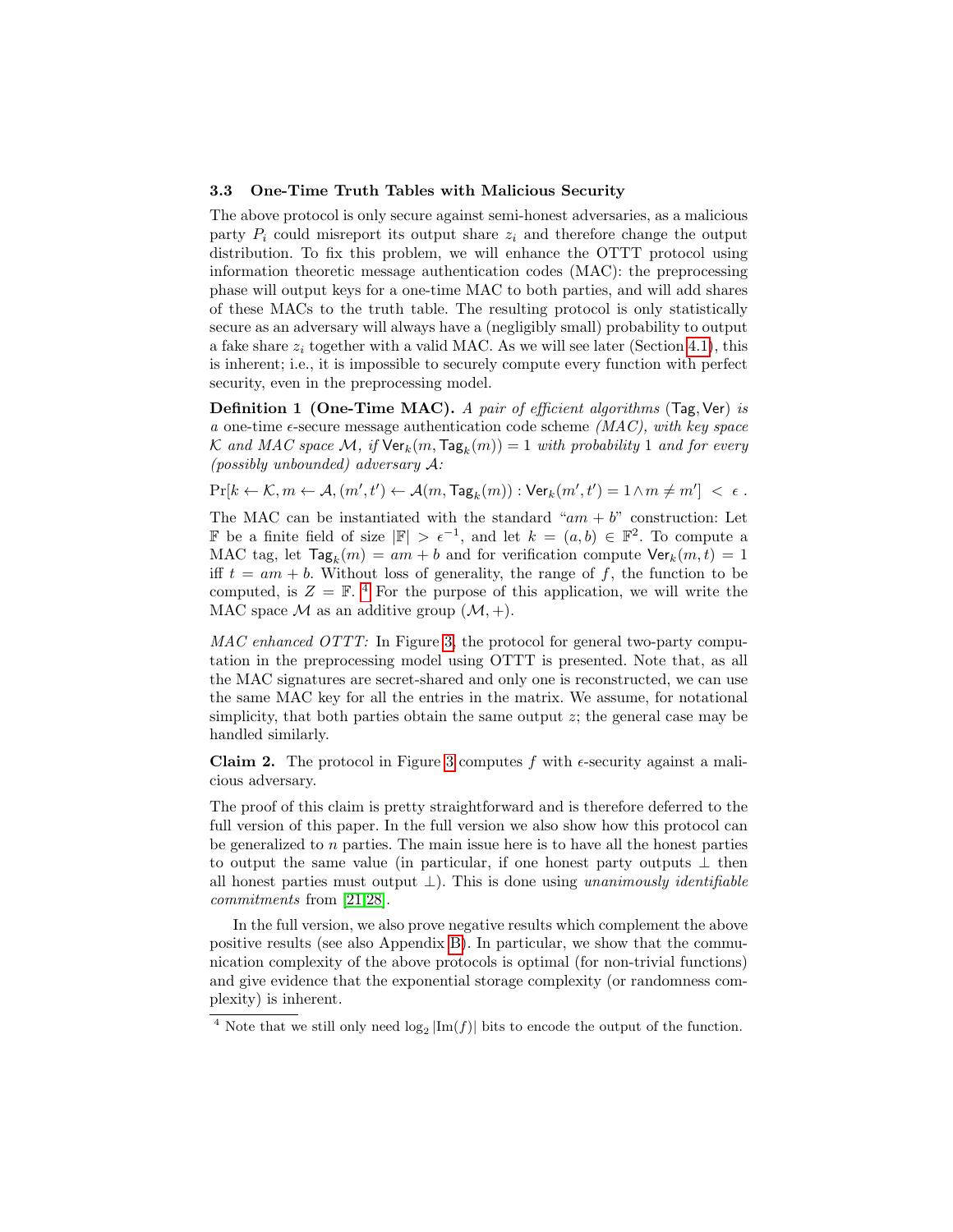Functionality:  $-P_1$  has input  $x \in X$  and  $P_2$  has input  $y \in Y$ . – Both parties learn  $f(x, y)$ . Preprocessing: 1. Sample random keys for an  $\epsilon$ -secure MAC scheme  $k_1, k_2 \in \mathcal{K}$ ; 2. Sample random  $r \in X$ ,  $s \in Y$  and let  $A \in (Z \times M \times M)^{X \times Y}$  be a matrix s.t.  $A_{x+r,y+s} = (f(x,y), \textsf{Tag}_{k_1}(f(x,y)), \textsf{Tag}_{k_2}(f(x,y)))$ ; 3. Sample a random matrix  $M^1 \in (Z \times \mathcal{M} \times \mathcal{M})^{X \times Y}$  and let  $M^2 = A - M^1$ ; 4. Output  $(M^1, r, k_1)$  to  $P_1$  and  $(M^2, s, k_2)$  to  $P_2$ ; Protocol: 1.  $P_1$  sends  $u = x + r$  to  $P_2$ ; 2.  $P_2$  sends  $v = y + s$  and  $z_2 = M_{u,v}^2$  to  $P_1$ ; 3.  $P_1$  sends  $z_1 = M_{u,v}^1$  to  $P_2$ ; 4. Each party  $P_i$  parses  $z_1 + z_2$  as  $(z, t_1, t_2);$ 5. If  $\text{Ver}_{k_i}(z, t_i) = 1$ , party  $P_i$  outputs z, otherwise it outputs  $\perp$ ;

<span id="page-11-2"></span>Figure 3. Malicious Secure Protocol using One-Time Truth Table

## <span id="page-11-1"></span>4 Perfect Security for Sender-Receiver Functionalities

In this section we show that, if only one party receives output, it is possible to achieve perfect security even against a malicious adversary. We will show, in Section [4.1,](#page-12-1) that this is not the case for general functionalities where all parties receive outputs.

The protocol is presented in Figure [4.](#page-12-2) The structure of the protocol is similar to previous constructions, in the sense that the preprocessing samples some random permutations, and then during the online phase the parties apply the random permutations on their inputs and exchange the results. However, the protocol uses the asymmetry between the sender and receiver: every row of the truth table (corresponding to each input of the receiver) is permuted using a different random permutation. The sender learns this set of permutations, permuted under a receiver permutation (implemented by a random circular shift, as in previous constructions). The receiver learns the truth table where each row is permuted according to the corresponding permutation.

In the online phase, the sender uses the first message of the receiver to determine which of the permutation to apply to his input. The receiver, using this value, can perform a look-up in the permuted truth table and output the correct result. The protocol is intuitively perfectly private as both parties only see each other's input through a random permutation. Perfect correctness is achieved because, in contrast to previous constructions, every message sent by the sender uniquely determines its input (together with the preprocessing information).

<span id="page-11-0"></span>Claim 3. The protocol in Figure [4](#page-12-2) securely computes the sender-receiver functionality f with perfect security and optimal communication complexity against malicious corruptions.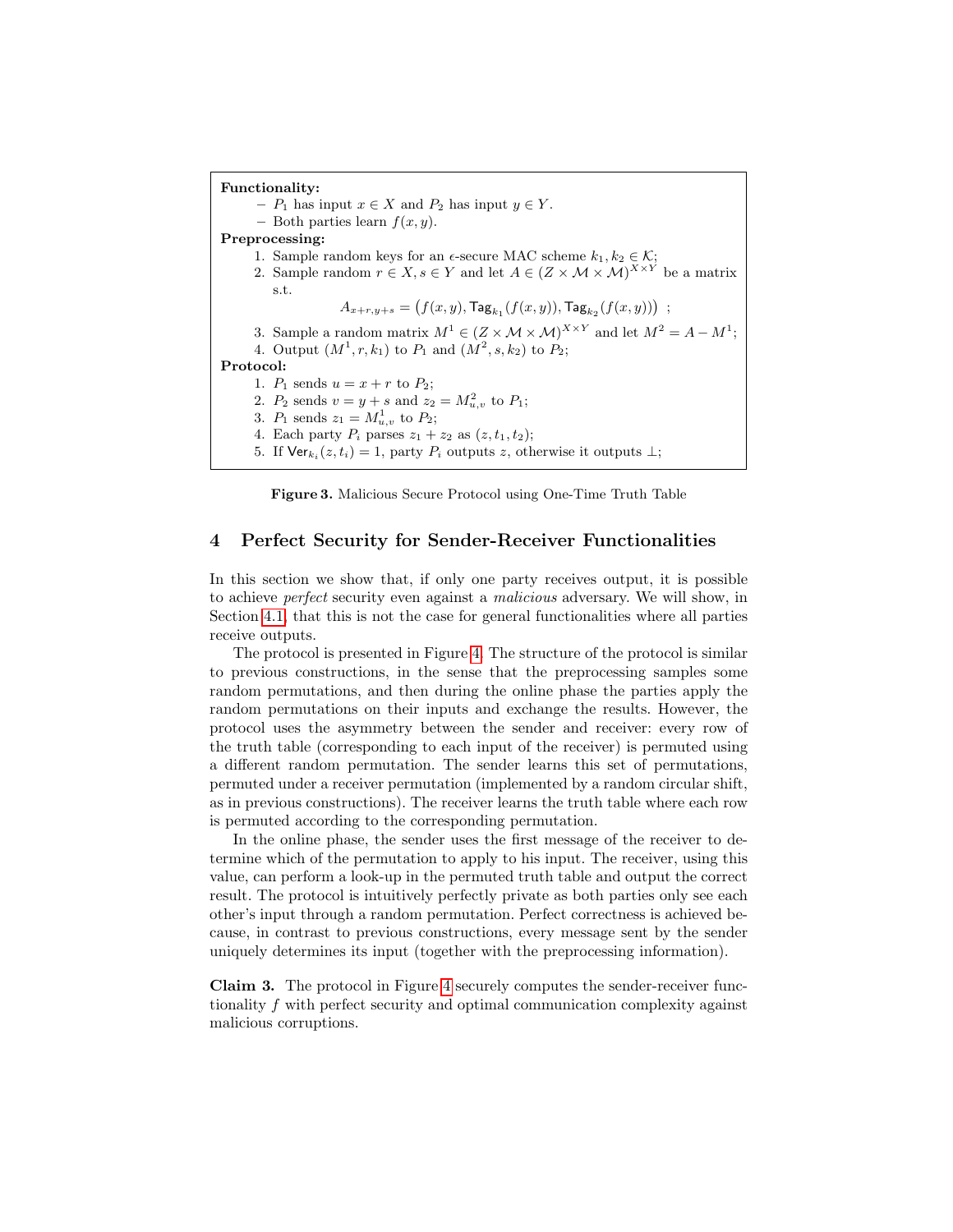Functionality:  $- R$  has input  $x \in X$ , S has input  $y \in Y$ .  $-R$  learns  $z = f(x, y);$ Preprocessing: 1. Sample random  $r \in X$ ; 2. Sample random permutations  $\{P_x\}_{x\in X}$  with  $P_x: Y \to Y$ , and let  $\{Q_i\}_{i\in X}$ be a "shifted" sequence of those permutations, where  $Q_{x+r} = P_x$ ; 3. Compute the permuted truth table  $A_{x,P_x(y)} = f(x, y);$ 4. Output  $(A, r)$  to R and  $\{Q_i\}_{i \in X}$  to S; Protocol: 1. R sends  $u = x + r$  to S; 2. S sends  $v = Q_u(y)$  to R; 3. R outputs  $f(x, y) = A_{x,y}$  (if  $v \notin Y$ , then R outputs  $f(x, y_0)$ , for some fixed value  $y_0$ );

<span id="page-12-2"></span>Figure 4. Perfect Secure Protocol for Sender-Receiver Functionalities, Malicious Adversaries

Proof. When both parties are honest the output is correct:

$$
A_{x,v} = A_{x,Q_u(y)} = A_{x,P_x(y)} = f(x,y).
$$

If  $S^*$  is a corrupted sender, the simulator samples the preprocessing for  $S$  consisting of the permutations  $\{Q_i\}_{i\in X}$ . The simulator then picks a random message u, as the first message of the protocol. Then, it runs  $v \leftarrow S^*(\{Q_i\}, y, u)$ , and it extracts an effective input  $y' = Q_u^{-1}(v)$  and inputs y' to the ideal functionality to get the ideal-world output  $z = f(x, y')$ . The simulator outputs the simulated view  $({Q_i}, v)$ . Observe that u and  ${Q_i}$  are distributed as in the real world and independently of  $x$ . The simulated view considered jointly with  $f$ 's output on the effective input (i.e.,  $z$ ) is thus distributed identically to the view of  $S^*$  jointly with the receiver's output, in the real-world execution.

For a corrupted receiver  $R^*$ , the simulator samples  $A, r, \{Q_i\}$ , runs  $u \leftarrow$  $R^*(A,r,x)$ , extracts  $x' = u - r$ , inputs it to the ideal functionality, receives  $z = f(x', y)$ , computes  $u = A_{x,y}^{-1}(z)$  and outputs the simulated view  $(A, r, u)$ . This is distributed identically to the real-world view of  $R^*$ .

Note that even for the case of semi-honest security, this protocol is more efficient than a protocol using 1-out-of- $n$  OT, where the sender acts as the transmitter and offers  $f(x_1, y), \ldots, f(x_m, y)$  for each possible  $x_i \in X$  and the receiver acts as the chooser and selects  $x$ . Such protocol would have (online) communication complexity  $O(|X| \log |Z|)$ , while our protocol requires only  $\log(|X|) + \log(|Y|)$ bits of communication.

## <span id="page-12-1"></span>4.1 Impossibility of Perfect Security for General Functionalities

<span id="page-12-0"></span>The following theorem shows that the above positive result cannot be extended to general functionalities (see Appendix [B](#page-18-2) and the full version for a tight tradeoff between communication and error probability).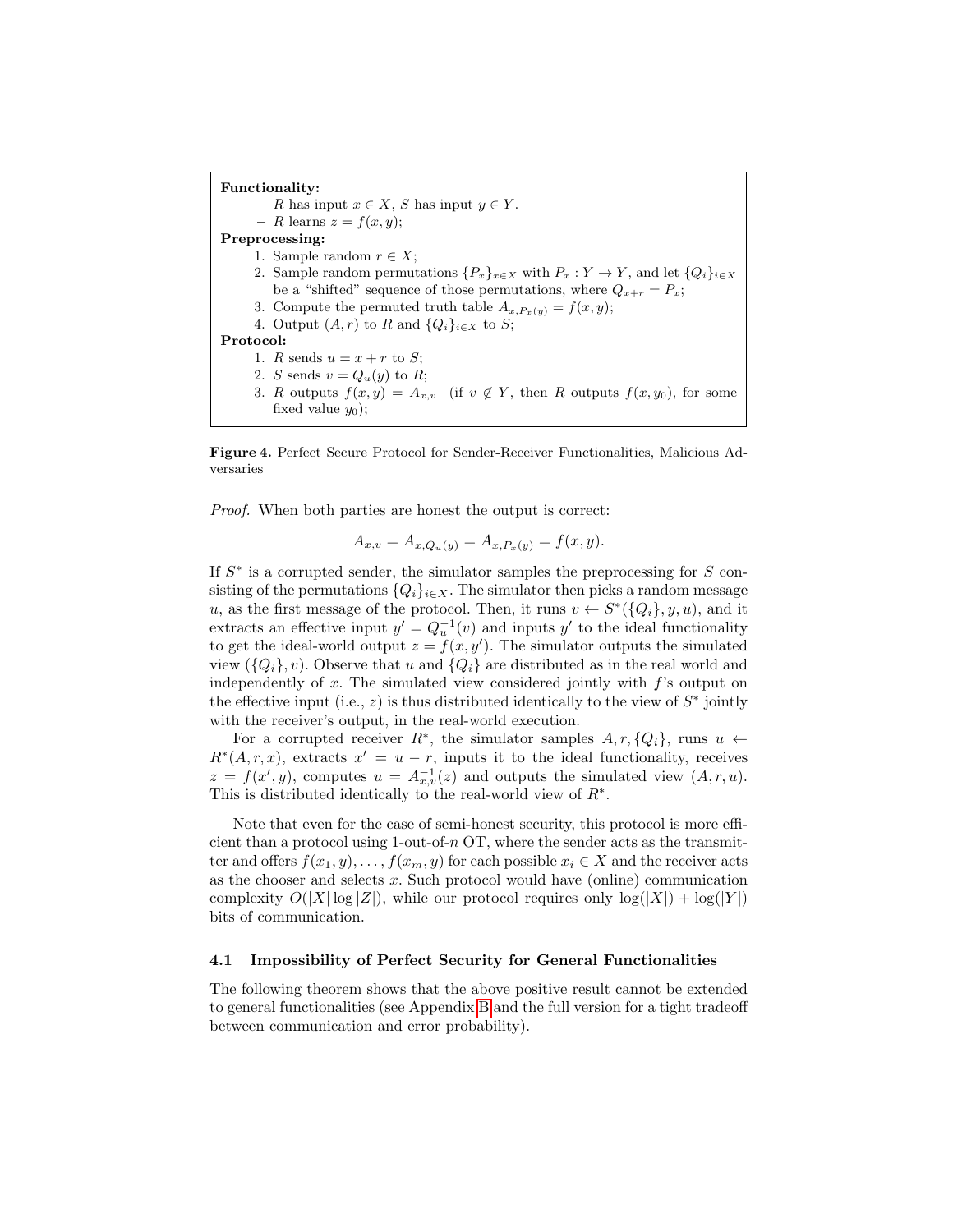**Theorem 4.** Let  $f(x_1, x_2) = (x_1 \oplus x_2, x_1 \oplus x_2)$ . Then, there is no protocol for f, in the preprocessing model, which is perfectly secure with abort.

*Proof.* Assume towards a contradiction that  $\pi$  perfectly realizes f with abort given preprocessing  $\mathcal{D}$ . Consider the experiment of running  $\pi$  on a uniformly random choice of inputs  $(x_1, x_2) \in \{0, 1\}^2$  and correlated random inputs  $(r_1, r_2)$ drawn from  $D$ . Let  $i_1$  be the *minimal* number such that, at the beginning of round  $i_1$ , the output of  $P_1$  is always *determined* (over all choices of inputs and random inputs) regardless of subsequent messages (which may possibly be sent by a malicious  $P_2^*$ ). That is, when running the above experiment, before round  $i_1$ , party  $P_1$  may have an uncertainty about the output; but, at the beginning of round  $i_1$ , the view of  $P_1$  always determines a unique output value  $b \in \{0, 1\}$  such that  $P_1$  will either output b or  $\perp$ . The value  $i_2$  is defined symmetrically. Note that  $i_1, i_2$  are well defined, because the outputs are always determined at the end of the execution, and, moreover, they are distinct because only one party sends a message in each round.

Assume, without loss of generality, that  $i_1 < i_2$  and, moreover, that in the above experiment there is an execution which terminates with  $P_2$  outputting 0, but where in the beginning of round  $i_1$  the output of  $P_2$  is not yet determined (namely, there are messages of  $P_1^*$  that would make it output 1).

We can now describe a malicious strategy  $P_1^*$  that would make an honest  $P_2$ , on a random input  $x_2$ , output 1 with probability  $p > 1/2$ . Since this is impossible in the ideal model, we get the desired contradiction. The malicious  $P_1^*$  proceeds as follows.

- $-$  Run the protocol honestly on a random input  $x_1$  until the beginning of round  $i_1$ . Let b be the output value determined at this point.
- If  $b = 1$ , continue running the protocol honestly.
- Otherwise, continue the protocol by sending a uniformly random message in each round.

In the event that  $b = 1$ , which occurs with probability  $1/2$ ,  $P_2$  will always output 1. In the event that  $b = 0$ , by the above assumption there exist subsequent messages of  $P_1^*$  making  $P_2$  output 1, and hence also in this case  $P_2$  outputs 1 with nonzero probability. Overall  $P_2$  outputs 1 with probability  $p > 1/2$ .

## 5 Perfect Correctness in the Plain Model

Theorem [15](#page-19-1) shows that the impossibility of perfectly sound zero-knowledge proofs for NP carries over to the preprocessing model. This implies that some sender-receiver functionalities cannot be securely realized with perfect correctness in the plain model. In this section, we show that the class of functionalities that can be securely realized with perfect correctness is actually quite rich. To the best of our knowledge, this important fundamental question has been neglected in the literature so far.

We present a general transformation from perfect sender-receiver protocols in the preprocessing model, to protocols with perfect correctness in the plain model.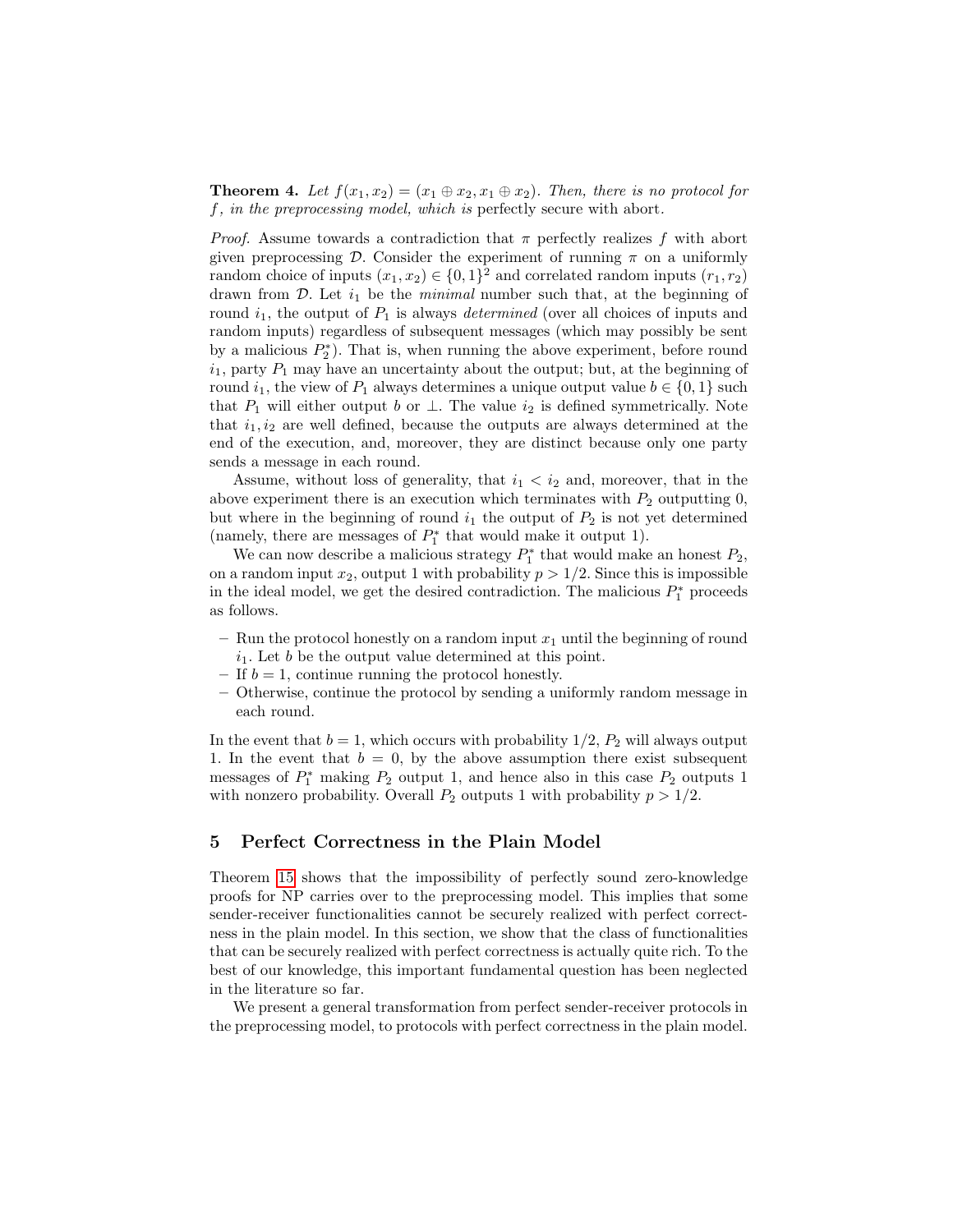This is possible for functionalities for which the preprocessing can be realized in the plain model with perfect privacy (and computational correctness): the main conceptual contribution is to show how we can turn perfect privacy into perfect correctness by using an offline/online protocol.

The high level idea of this transformation is to use the "reversibility" of correlated randomness for turning perfect privacy in the plain model into perfect correctness in the plain model. Concretely, let  $\pi$  be a perfectly secure protocol for  $f$  in the preprocessing model. Using standard techniques (a combination of perfectly private OT protocols [\[26](#page-16-14)[,1\]](#page-15-19) with an information-theoretic variant of the garbled circuit technique [\[35,](#page-16-0)[24\]](#page-16-2)), one can get a *perfectly private* protocol  $\pi'$  (with unbounded simulation) for all sender-receiver functionalities in  $NC<sup>1</sup>$ . We then use  $\pi'$ , with the sender in  $\pi$  playing the role of the receiver in  $\pi'$ , for generating the correlated randomness required by  $\pi$ . In this subprotocol the receiver picks its randomness  $r_x$  from the correct marginal distribution and the sender obtains as its output from  $\pi'$  a random input  $r_y$  sampled from the conditional distribution defined by  $r_x$ . This subprotocol prevents a malicious sender from learning any information about  $r_x$  other than what follows from  $r_y$ . Running  $\pi$  on top of the correlated randomness  $(r_x, r_y)$  generated by the subprotocol gives a perfectly correct protocol for  $f$ .

The approach described so far only guarantees security against semi-honest parties (in addition to perfect correctness against a malicious sender); however, using a GMW-style compiler we get (computational) security against malicious parties while maintaining perfect correctness against a malicious unbounded sender.

Formally, let  $D$  be a distribution over  $R_1 \times R_2$  such that all probabilities in the support of  $D$  are rational. Let  $D_{r_1}$  be a family of distributions over  $R_2$ such that the two distributions  $\{(r_1, r_2) : (r_1, r_2) \leftarrow \mathcal{D}\}\$  and  $\{(r_1, r_2) : (r_1, r_2) \leftarrow \emptyset\}$  $\mathcal{D}, r'_2 \leftarrow \mathcal{D}_{r_1}$  are identically distributed. Let  $\mathsf{Pre}^{\mathcal{D}} : R_1 \to R_2$  be a randomized functionality<sup>[5](#page-14-2)</sup> that, on input  $r_1$  from party R outputs  $r_2$ , sampled according to  $\mathcal{D}_{r_1}$  to S (if  $r_1$  is not in the support of  $\mathcal{D}$ , the function outputs  $\perp$ ). Applications and proofs of the following theorems are discussed in the full version.

<span id="page-14-0"></span>**Theorem 5.** Let f be a sender-receiver functionality that admits a perfectly secure protocol  $\pi_{\text{online}}$ , in the presence of preprocessing  $D$ , where all probabilities in support(D) are rational. Let  $\pi_{pre}$  be a protocol that realizes Pre<sup>D</sup> which is semi-honest secure and perfectly private against malicious S.

Then, it is possible to securely compute f with semi-honest security and perfect correctness.

<span id="page-14-1"></span>Theorem 6. Assuming one-way permutations exist, the result of Theorem [5](#page-14-0) holds with security against malicious parties.

<span id="page-14-2"></span><sup>5</sup> As discussed in Section [2,](#page-6-1) our computational model allows perfect sampling from the uniform distribution over  $[m]$ , for all integers m.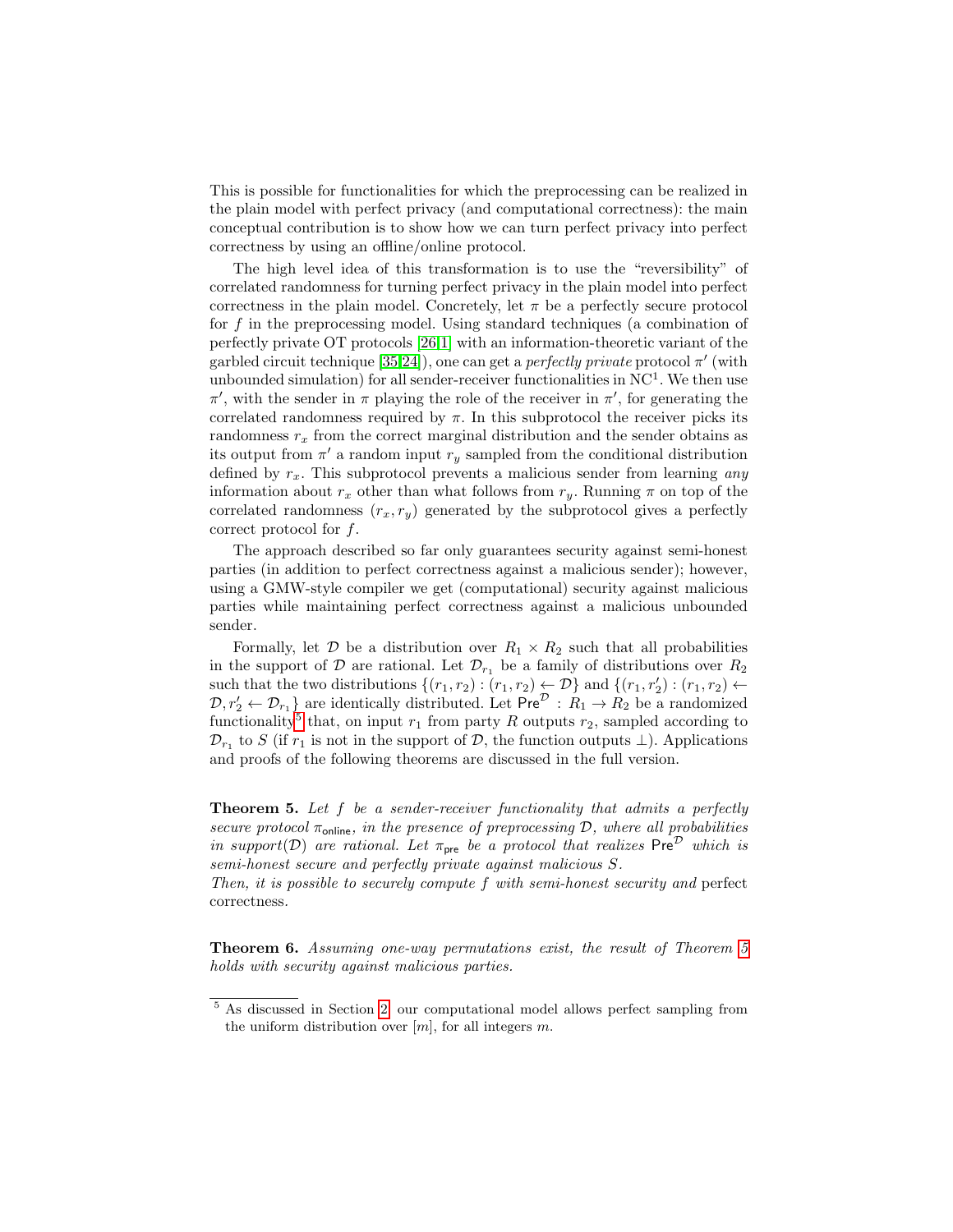## References

- <span id="page-15-19"></span>1. W. Aiello, Y. Ishai, and O. Reingold. Priced oblivious transfer: How to sell digital goods. In EUROCRYPT, pages 119–135, 2001.
- <span id="page-15-14"></span>2. D. Beaver. Efficient multiparty protocols using circuit randomization. In CRYPTO, pages 420–432, 1991.
- <span id="page-15-7"></span>3. D. Beaver. Precomputing oblivious transfer. In CRYPTO, pages 97–109, 1995.
- <span id="page-15-3"></span>4. D. Beaver. Commodity-based cryptography (extended abstract). In STOC, pages 446–455, 1997.
- <span id="page-15-12"></span>5. M. Bellare, V. T. Hoang, and P. Rogaway. Adaptively secure garbling with applications to one-time programs and secure outsourcing. In ASIACRYPT, pages 134–153, 2012.
- <span id="page-15-1"></span>6. M. Ben-Or, S. Goldwasser, and A. Wigderson. Completeness theorems for noncryptographic fault-tolerant distributed computation (extended abstract). In STOC, pages 1–10, 1988.
- <span id="page-15-8"></span>7. R. Bendlin, I. Damgård, C. Orlandi, and S. Zakarias. Semi-homomorphic encryption and multiparty computation. In EUROCRYPT, pages 169–188, 2011.
- <span id="page-15-13"></span>8. C. Blundo, B. Masucci, D. R. Stinson, and R. Wei. Constructions and bounds for unconditionally secure non-interactive commitment schemes. Des. Codes Cryptography,  $26(1-3):97-110$ ,  $2002$ .
- <span id="page-15-5"></span>9. D. Bogdanov, R. Talviste, and J. Willemson. Deploying secure multi-party computation for financial data analysis - (short paper). pages 57–64, 2012.
- <span id="page-15-4"></span>10. P. Bogetoft, D. L. Christensen, I. Damgård, M. Geisler, T. P. Jakobsen, M. Krøigaard, J. D. Nielsen, J. B. Nielsen, K. Nielsen, J. Pagter, M. I. Schwartzbach, and T. Toft. Secure multiparty computation goes live. In Financial Cryptography, pages 325–343, 2009.
- <span id="page-15-2"></span>11. D. Chaum, C. Crépeau, and I. Damgård. Multiparty unconditionally secure protocols (extended abstract). In STOC, pages 11–19, 1988.
- <span id="page-15-10"></span>12. B. Chor, O. Goldreich, E. Kushilevitz, and M. Sudan. Private information retrieval. In FOCS, pages 41–50, 1995.
- <span id="page-15-9"></span>13. I. Damgård, V. Pastro, N. P. Smart, and S. Zakarias. Multiparty computation from somewhat homomorphic encryption. In CRYPTO, pages 643–662, 2012.
- <span id="page-15-15"></span>14. I. Damgård and S. Zakarias. Constant-overhead secure computation of boolean circuits using preprocessing. In TCC, 2013.
- <span id="page-15-16"></span>15. R. Dowsley, J. van de Graaf, D. Marques, and A. C. A. Nascimento. A two-party protocol with trusted initializer for computing the inner product. In WISA, pages 337–350, 2010.
- <span id="page-15-6"></span>16. S. Even, O. Goldreich, and A. Lempel. A randomized protocol for signing contracts. Commun. ACM, 28(6):637–647, 1985.
- <span id="page-15-17"></span>17. M. Fitzi, N. Gisin, U. M. Maurer, and O. von Rotz. Unconditional byzantine agreement and multi-party computation secure against dishonest minorities from scratch. In EUROCRYPT, pages 482-501. 2002.
- <span id="page-15-18"></span>18. M. Fitzi, S. Wolf, and J. Wullschleger. Pseudo-signatures, broadcast, and multiparty computation from correlated randomness. In CRYPTO, pages 562–578. 2004.
- <span id="page-15-11"></span>19. C. Gentry. Fully homomorphic encryption using ideal lattices. In STOC, pages 169–178, 2009.
- <span id="page-15-0"></span>20. O. Goldreich, S. Micali, and A. Wigderson. How to play any mental game or a completeness theorem for protocols with honest majority. In STOC, pages 218–229, 1987.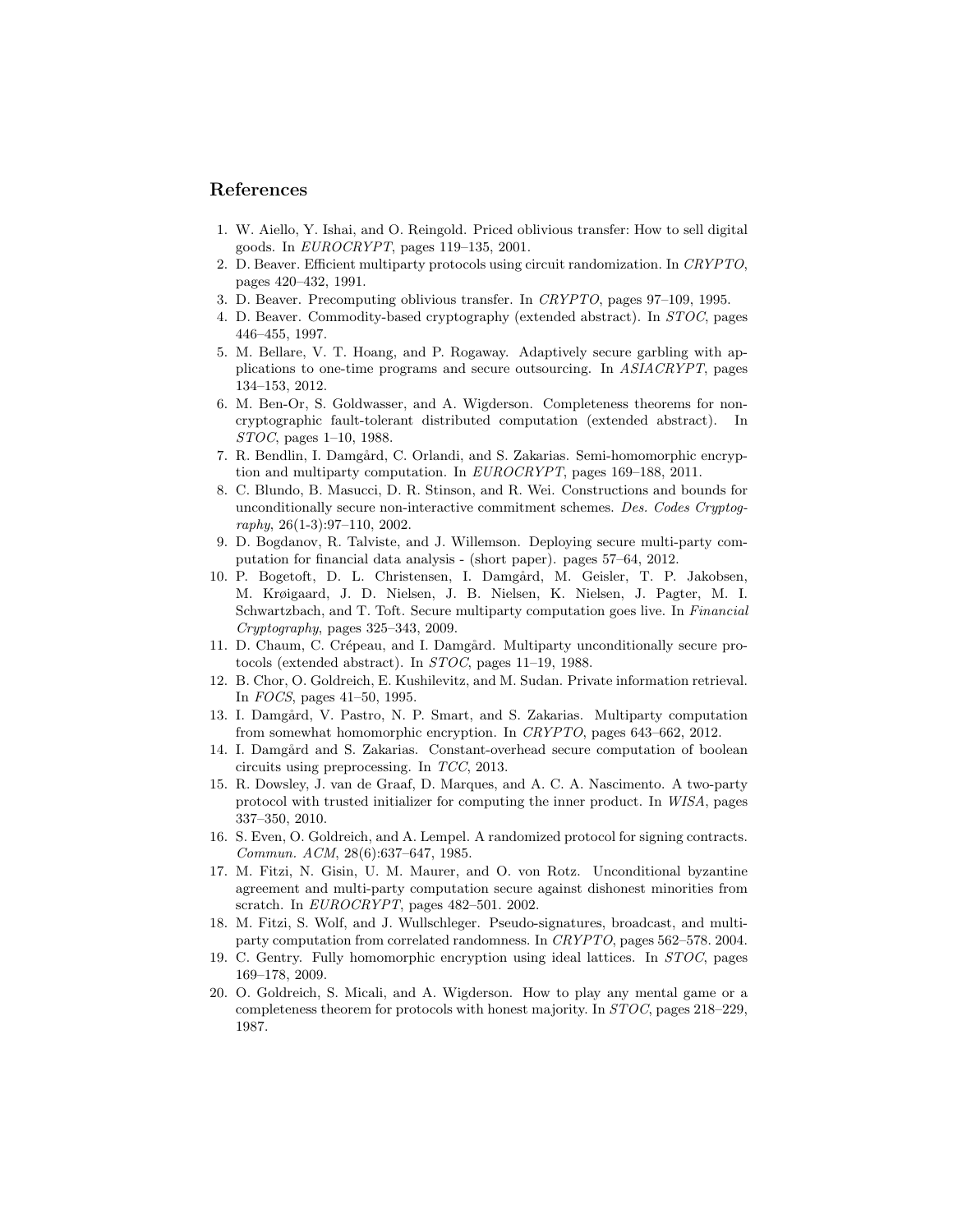- <span id="page-16-12"></span>21. Y. Ishai, R. Ostrovsky, and H. Seyalioglu. Identifying cheaters without an honest majority. In TCC, 2012.
- <span id="page-16-3"></span>22. Y. Ishai, M. Prabhakaran, and A. Sahai. Founding cryptography on oblivious transfer - efficiently. In CRYPTO, pages 572–591, 2008.
- <span id="page-16-16"></span>23. E. Kaplan, M. Naor, and O. Reingold. Derandomized constructions of  $k$ -wise (almost) independent permutations. volume 55, pages 113–133. 2009.
- <span id="page-16-2"></span>24. J. Kilian. Founding cryptography on oblivious transfer. In STOC, pages 20–31, 1988.
- <span id="page-16-15"></span>25. G. Kuperberg, S. Lovett, and R. Peled. Probabilistic existence of rigid combinatorial structures. pages 1091–1106, 2012.
- <span id="page-16-14"></span>26. M. Naor and B. Pinkas. Efficient oblivious transfer protocols. In SODA, pages 448–457, 2001.
- <span id="page-16-7"></span>27. J. B. Nielsen, P. S. Nordholt, C. Orlandi, and S. S. Burra. A new approach to practical active-secure two-party computation. In CRYPTO, pages 681–700, 2012.
- <span id="page-16-13"></span>28. A. Patra, A. Choudhary, and C. P. Rangan. Round efficient unconditionally secure mpc and multiparty set intersection with optimal resilience. In INDOCRYPT, pages 398–417, 2009.
- <span id="page-16-11"></span>29. B. Pfitzmann and M. Waidner. Information-theoretic pseudosignatures and byzantine agreement for  $t > n/3$ . IBM Research Report RZ 2882 (#90830), 1996.
- <span id="page-16-1"></span>30. M. Rabin. How to exchange secrets by oblivious transfer. Technical Report TR-81, Harvard Aiken Computation Laboratory, 1981.
- <span id="page-16-9"></span>31. R. Rivest. Unconditionally secure commitment and oblivious transfer schemes using private channels and a trusted initializer. Manuscript, 1999.
- <span id="page-16-8"></span>32. R. Tonicelli, R. Dowsley, G. Hanaoka, H. Imai, J. M¨uller-Quade, A. Otsuka, and A. C. A. Nascimento. Information-theoretically secure oblivious polynomial evaluation in the commodity-based model. IACR Cryptology ePrint Archive, 2009:270, 2009.
- <span id="page-16-10"></span>33. S. Winkler and J. Wullschleger. On the efficiency of classical and quantum oblivious transfer reductions. In CRYPTO, pages 707–723, 2010.
- <span id="page-16-4"></span>34. A. C. Yao. How to generate and exchange secrets. pages 162–167, 1986.
- <span id="page-16-0"></span>35. A. C.-C. Yao. Protocols for secure computations (extended abstract). In FOCS, pages 160–164, 1982.

# <span id="page-16-5"></span>A Protocols For Specific Tasks

In this section, we present protocols for a number of specific sender-receiver tasks. We focus on the case of perfect security in the malicious model. All of these protocols have a 2-move structure: the receiver sends a message  $m<sub>X</sub>$ , the sender replies with a message  $m<sub>Y</sub>$ , and the receiver computes its output. Due to space limitations the proofs are deferred to the full version.

## A.1 Set Intersection

In Figure [5,](#page-17-0) we present a protocol for computing the intersection of two sets  $x, y$ of fixed sizes  $(k, l,$  respectively) over some domain U.

<span id="page-16-6"></span>Theorem 7. The protocol in Figure [5](#page-17-0) realizes the sender-receiver functionality set intersection with perfect security.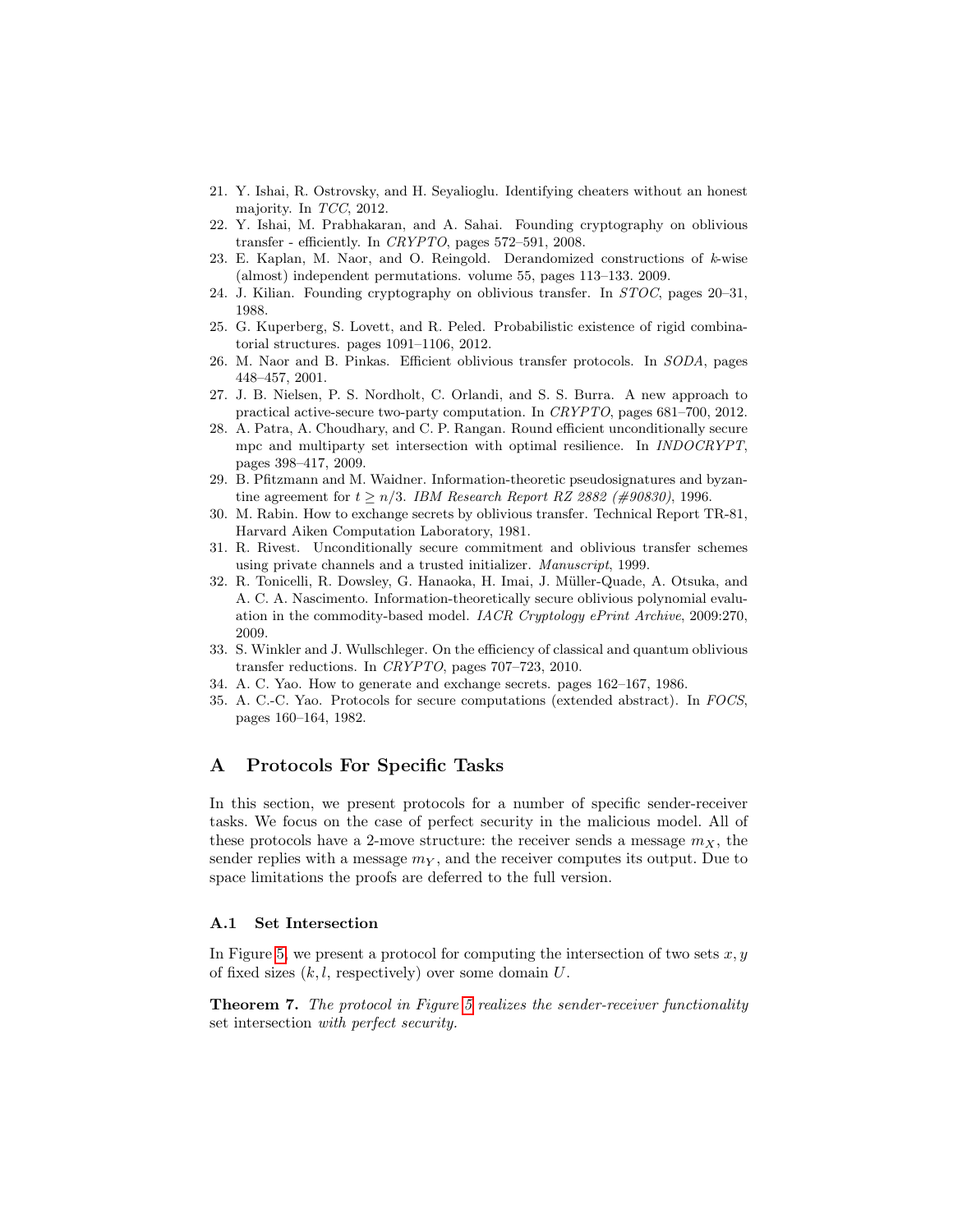Functionality: – R has input x consisting of k distinct elements  $x_1, \ldots, x_k \in U$ ; S has input y consisting of l distinct elements  $y_1, \ldots, y_l \in U$ ; – R learns the intersection  $z = x \cap y$ . Preprocessing: 1. Pick a random permutation  $P : U \rightarrow U$  and k distinct elements  $r_1, \ldots, r_k \in_R U;$ 2. S gets P and R gets  $r_1, ..., r_k$  and  $s_1 = P(r_1), ..., s_k = P(r_k);$ Protocol: 1. R picks a random permutation  $Q: U \rightarrow U$ , under the constraint that  $Q(x_i) = r_i$ , for all  $i \in [k]$ . It sends Q to S; 2. S computes  $\mathcal{M} = \{P(Q(y_j)) \mid j \in [l]\}\.$  It sends  $\mathcal{M}$  (size-l sorted set) to R; 3. R outputs a set  $\mathcal I$  consisting of all i such that  $s_i \in \mathcal M$ ;

<span id="page-17-0"></span>Figure 5. Protocol for Set Intersection

Optimizing the protocol In the above protocol, both the randomness and the first message have size  $O(|U| \log |U|)$  (the space it takes to describe a permutation). This may be super-exponential in the input size. Like for the equality protocol, we can optimize by taking advantage of k-wise independent families of permutations, as these may have smaller descriptions (the existence of small permutation families with this property was recently proven in [\[25\]](#page-16-15), but this is only an existential result. Instead we can use the efficient explicit constructions of [\[23\]](#page-16-16) but achieve only statistical security).

## A.2 Inner product

Let  $\mathbb{F}_p$  be a finite field of size p, and let  $t \geq 1$ . The inner product functionality  $IP_{t,p}$  is as follows:

- S has input  $y \in \mathbb{F}_p^t$  and R has a linear function  $x : \mathbb{F}_p^t \to \mathbb{F}_p$ , represented by a vector  $x \in \mathbb{F}_p^{\hat{i}},$  so that  $x(y) = \langle x, y \rangle = \sum_{i \leq t} x_i y_i$ .

**Some Algebraic Preliminaries** Let  $e_i \in \mathbb{F}^t$  be the *i*-th unit vector of length t. Let  $\mathbb{F}^*$  be the multiplicative group of a finite field  $\mathbb{F}$ . By default, vectors are column vectors.  $\mathbb{F}^{m \times n}$  is the set of  $m \times n$  matrices over  $\mathbb{F}$ . Let  $GL(n, p)$  be the group (under matrix multiplication) of invertible matrices in  $\mathbb{F}_p^{n \times n}$ .  $M_i$  is the i'th row of a matrix M. Given vectors  $v_1, \ldots, v_n \in \mathbb{F}^m$ , let  $(v_1; \ldots; v_n)$  denote the matrix  $M \in \mathbb{F}^{n \times m}$  with rows  $M_i = v_i^T$ . We will also need the following algebraic primitive:

Definition 2 (Good exhaustive operator). Let  $L : \mathbb{F}_p^{\phantom{p}t} \to \mathbb{F}_p^{\phantom{p}t}$  be the linear, injective operator defined via  $L(y) = y^T L$  (L represents both the operator and the matrix implementing it). Consider the (infinite) sequence  $\text{seq}_L$  =  $(v, L(v), \ldots, L^{(i)}(v), \ldots)$  generated by L for some v.

We say that L is a g.e.o. for  $v \in \mathbb{F}_p^t$  if:

<sup>–</sup> R outputs  $x(y)$ .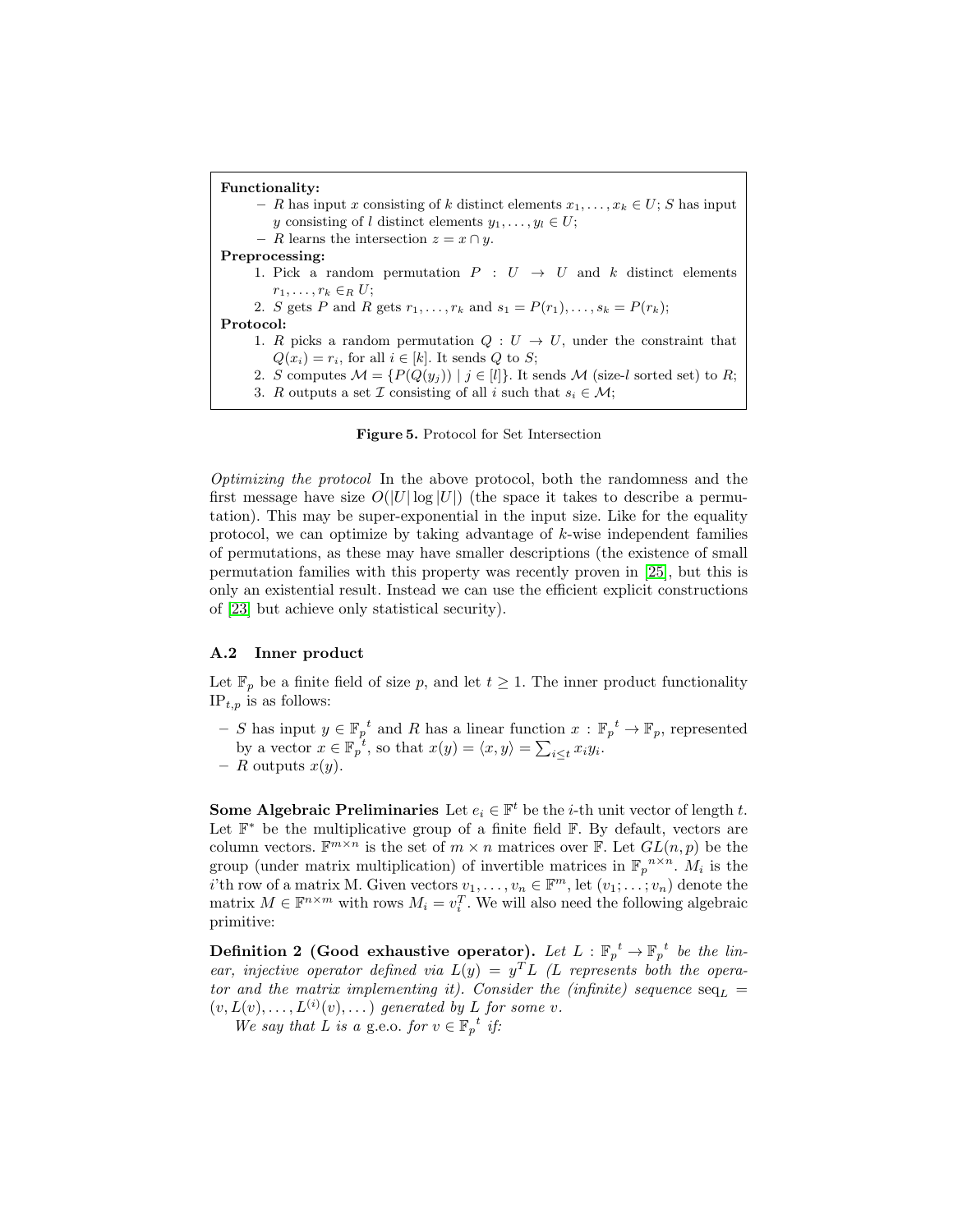- 1. seq<sub>L</sub> is periodic with period length  $p<sup>t</sup> 1$  for v (i.e., all elements in  $\mathbb{F}_p^t$ , except 0, appear in  $seq_L$ ).
- 2. The the first t elements in  $\text{seq}_L$  forms a basis for  $\mathbb{F}_p^{\,t}$ .

Lemma 1 (instantiating good exhaustive operators). Consider the operator  $L_x$  where  $L_x(y) = x \cdot y$  where  $x, y$  are viewed as elements of  $\mathbb{F}_{p^t}$  (the multiplication is over  $\mathbb{F}_{p^t}$ ). Viewed as a linear function from  $\mathbb{F}_p^t$  to  $\mathbb{F}_p^t$ , we have  $L_x(y) = y^T L_x$ . Let g be a generator of  $\mathbb{F}_{p^t}^*$ , then  $L_g$  is a g.e.o. for  $v = e_t$  (could use any other vector v).

Functionality: - Inputs:  $R$  gets  $x \neq 0 \in \mathbb{F}_p^t$ , and  $S$  gets  $y \in \mathbb{F}_p^t$ . – Output: R outputs  $\langle x, y \rangle$ . **Primitives:** Let  $L \in \mathbb{F}_p^{t \times t}$  be a g.e.o. for  $e_t$ . For  $a \in \mathbb{F}_p^t \setminus \{0\}$ , we let  $ind(a)$  denote the index of the first appearance of a in  $seq_L$ . Preprocessing: 1. S gets a random vector  $r_2 = y' \in \mathbb{F}_p^t$ . 2. R gets  $(x', p_2)$ , where x' is randomly chosen at  $\mathbb{F}_p^t \setminus \{0\}$  and  $p_2 = \langle y', x' \rangle$ . Protocol: 1. R sends  $\delta = ind(x') - ind(x) \pmod{p^t - 1}$  to S. 2. S sends the vector  $m = (e_t^T L^0(y + L^{\delta}y'), e_t^T L(y + L^{\delta}y'), \dots, e_t^T L^{t-1}(y +$  $L^{\delta}y')$ ). 3. R sets  $M = (e_t^T; e_t^T L; \dots; e_t^T L^{t-1}), r = x^T M^{-1}$ . It outputs  $rm - p_2$ .

<span id="page-18-3"></span>**Figure 6.** A protocol for  $IP+_{t,p}$ 

The protocol. In Figure [6,](#page-18-3) we present a protocol for a slightly modified functionality,  $IP+_{t,p}$ , where x is restricted to be non-zero. This also implies a protocol for IP<sub>t,p</sub>, as on input  $x = 0$  the receiver can adopt any input  $x' \neq 0$ , and output 0 at the end, ignoring the communication.

<span id="page-18-0"></span>Theorem 8. The above protocol is a perfectly secure protocol, with preprocessing, for the functionality  $IP+_{t,p}$ , for all  $t \geq 1$  and prime p. The communication complexity, randomness size and S's work are polynomial in  $|x| = t \log p$ , while R's computation is as hard as finding discrete log in  $\mathbb{F}_{p^t}^*$ .

# <span id="page-18-2"></span>B "Teasers" from the Full Version

<span id="page-18-1"></span>The full version of this article contains several other results. Due to space limitation, we can only state the theorems here and invite the interested reader to look at the full version for further discussion, proofs and applications of the following theorems.